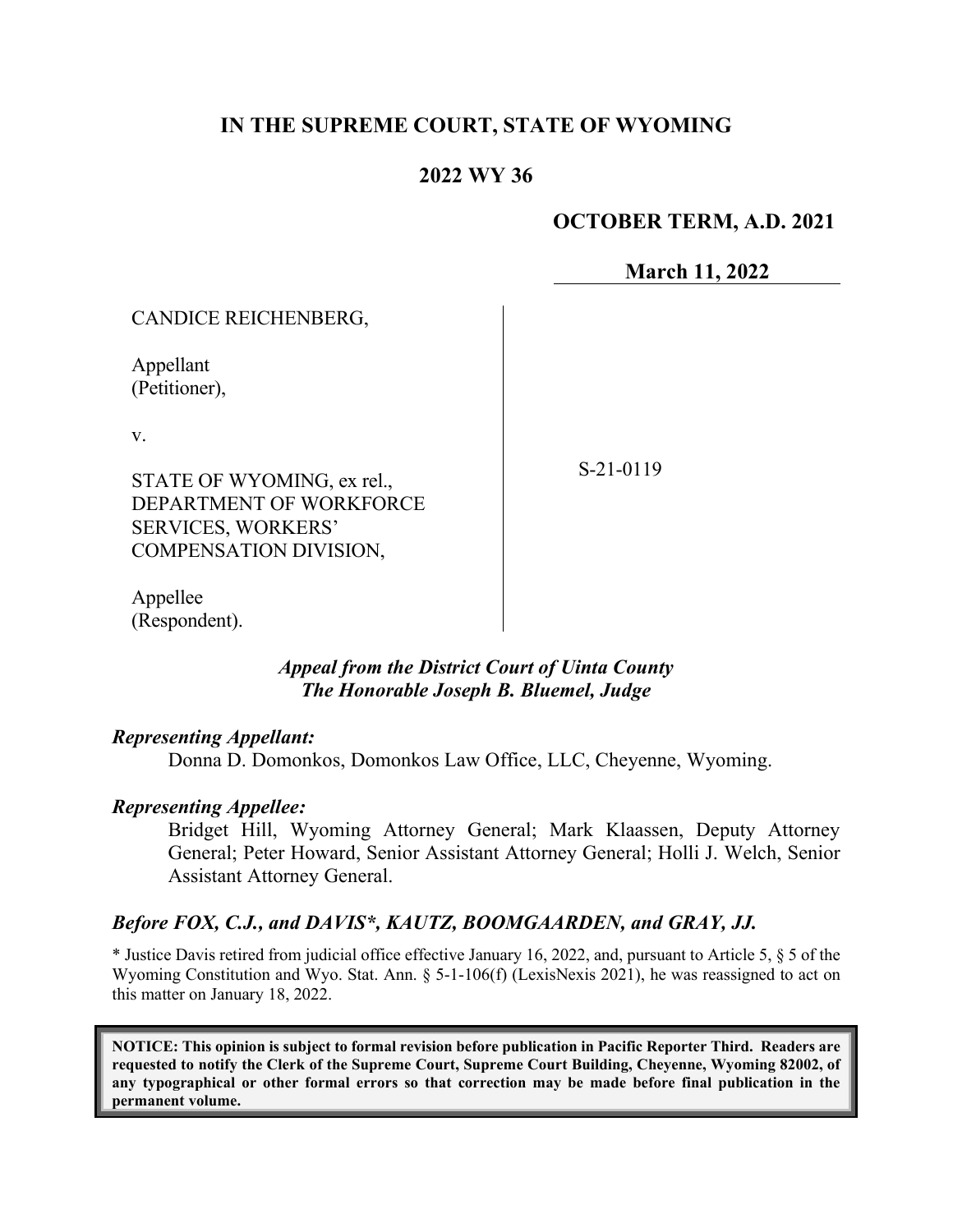### **GRAY, Justice.**

[¶1] Ms. Candice Reichenberg suffered a compensated workplace injury in December 2014. In 2019, she applied for additional benefits including carpal tunnel surgery for her left wrist and an increase to her impairment rating. The Medical Commission Panel (Medical Panel) denied both requests. It determined Ms. Reichenberg's carpal tunnel syndrome was not related to her workplace injury and her claim for an increased impairment rating was unsubstantiated. Ms. Reichenberg appeals. We affirm.

### *ISSUE*

[¶2] Ms. Reichenberg raises a single issue:

Was the Medical Panel's decision arbitrary, capricious, or otherwise not in accordance with the law?

## *FACTS*

## **A. Workplace Injury**

[¶3] Ms. Reichenberg was employed by Mountain Regional Services, Inc., working as a direct support professional for mentally and physically challenged clients. Her duties included the restraint of individuals who presented a danger to themselves or others. In December 2014, Ms. Reichenberg had to physically restrain a client for an extended time. This resulted in injuries to her spine, shoulders, and wrists which she reported immediately. The Workers' Compensation Division (the Division) opened a claim for her bilateral cervical spine, bilateral lumbar spine, bilateral wrist, middle thoracic spine, and bilateral shoulder. Prior to her injury, Ms. Reichenberg had no history of orthopedic complaints or concerns.

## **B. Early Medical History**

[¶4] On May 15, 2015, Ms. Reichenberg underwent surgery fusing her spine at C4-5 and C5-6. In December 2015, at the request of the Division, Dr. G.P. Massand conducted an independent medical examination (IME) to determine Ms. Reichenberg's impairment rating.<sup>[1](#page-1-0)</sup> Dr. Massand found Ms. Reichenberg's fusion surgery was reasonable and

<span id="page-1-0"></span><sup>&</sup>lt;sup>1</sup> The governing statute, Wyo. Stat. Ann.  $\S 27$ -14-604, provides:

<sup>(</sup>a) In any contested proceeding, the hearing examiner may appoint a duly qualified impartial health care provider to examine the employee and give testimony. The fee for the service shall be as ordered by the hearing examiner, with mileage allowance as is allowed to other witnesses to be assessed as costs and paid as other witness fees are paid. The employer or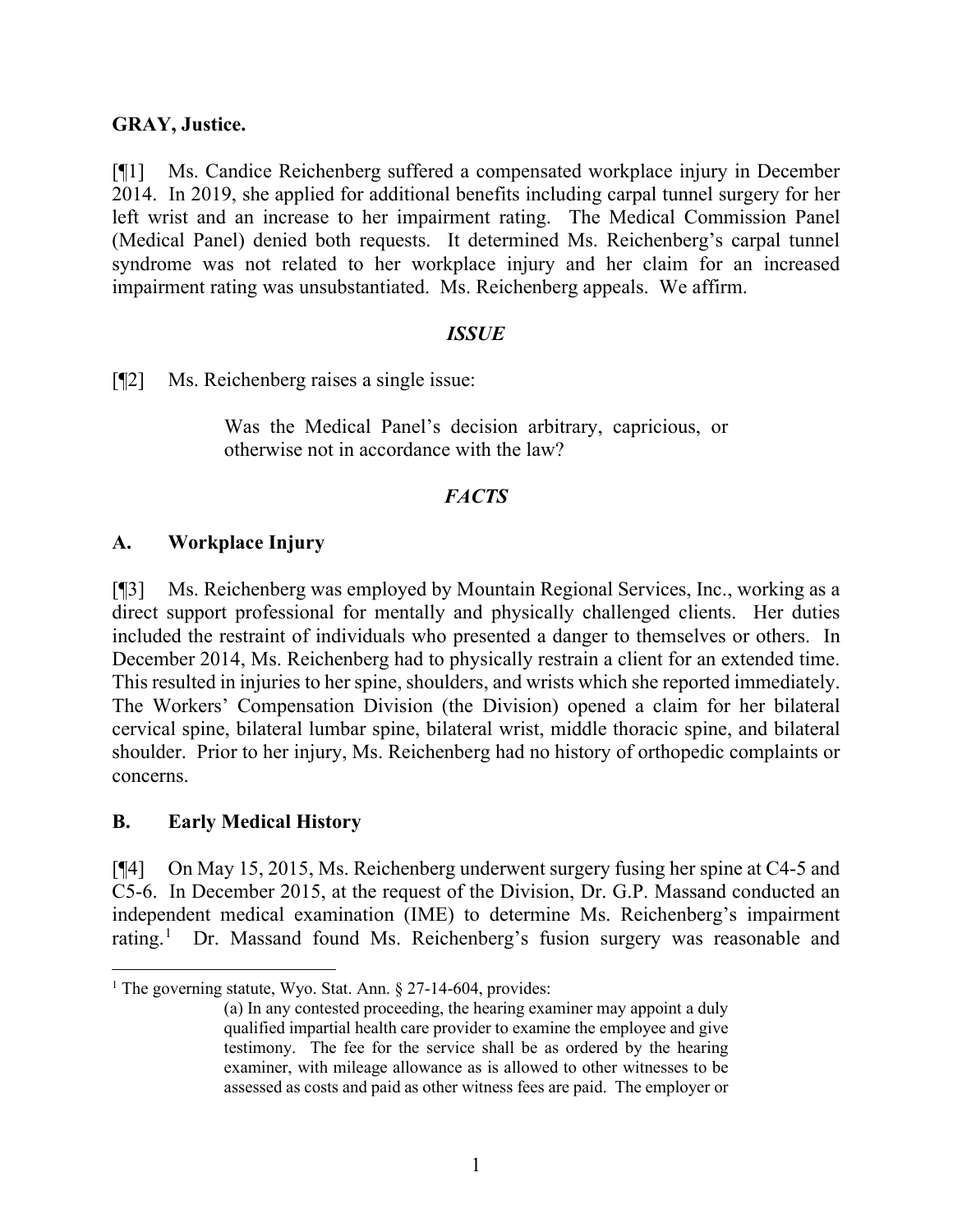necessary treatment for her workplace injury. He arrived at a 15% whole person impairment rating for her cervical spine injuries and ordered an electromyography (EMG) and nerve conduction studies (diagnostic procedures to assess the health of muscles and the nerve cells that control them) "to determine [the] extent of residual nerve root problem of upper extremities." In April 2016, Dr. Massand found the tests negative for radiculopathy,<sup>[2](#page-2-0)</sup> but "positive for very mild carpal tunnel syndrome, not related to her accident." Dr. Massand did not explain his finding that the carpal tunnel syndrome was unrelated to the workplace injury.

[¶5] Following Dr. Massand's evaluation, Ms. Reichenberg continued with physical and massage therapy as well as pharmaceutical pain treatment. She received cervical and lumbar spine steroid injections and medial radiofrequency ablations.

[¶6] In August 2016, she underwent a right shoulder surgery. In January 2017, her doctors performed a transitional level spinal fusion at C3-4 and C6-7. During this time, Ms. Reichenberg reported severe pain in her upper extremities but did not specifically mention her wrists.

[¶7] Following her shoulder and spine surgeries, on July 10, 2017, Dr. Bruce Newton conducted a second IME to reassess Ms. Reichenberg's impairment rating. Dr. Newton noted Dr. Massand's 2015 evaluation stating, "[Ms. Reichenberg's] carpal tunnel syndrome was unrelated to her industrial injury." Dr. Newton also concluded that Ms. Reichenberg had "[m]ild bilateral carpal tunnel syndrome, unrelated." As with Dr. Massand, Dr. Newton provided no explanation for his conclusion that the carpal tunnel syndrome was unrelated to her work injury. Dr. Newton concluded Ms. Reichenberg suffered additional impairment, and following his evaluation, Ms. Reichenberg was awarded payment for the additional 2% (1% lower back, 1% right shoulder) impairment rating.

[¶8] Ms. Reichenberg continued to receive pain treatments—including massage, physical, and pharmaceutical therapies—but reported her pain continued to increase. On January 29, 2018, Dr. Jed Shay performed a third IME after which he concluded Ms. Reichenberg's whole person impairment warranted another 1% increase for her right shoulder. Dr. Shay's report noted statements in the previous IMEs that found Ms. Reichenberg's carpal tunnel syndrome was not related to her industrial claim but made no

employee may, at his own expense, also designate a qualified health care provider who may be present at the examination of the employee and give testimony at later hearings.

*Serda v. State ex rel. Wyoming Workers' Safety & Comp. Div.*, 2002 WY 38, ¶ 8, 42 P.3d 466, 469 (Wyo. 2002).

<span id="page-2-0"></span><sup>&</sup>lt;sup>2</sup> "Radiculopathy describes a range of symptoms produced by the pinching of a nerve root in the spinal column." John Hopkins Medicine, *Radiculopathy*, https://www.hopkinsmedicine.org/health/conditionsand-diseases/radiculopathy# (last visited Feb. 22, 2022).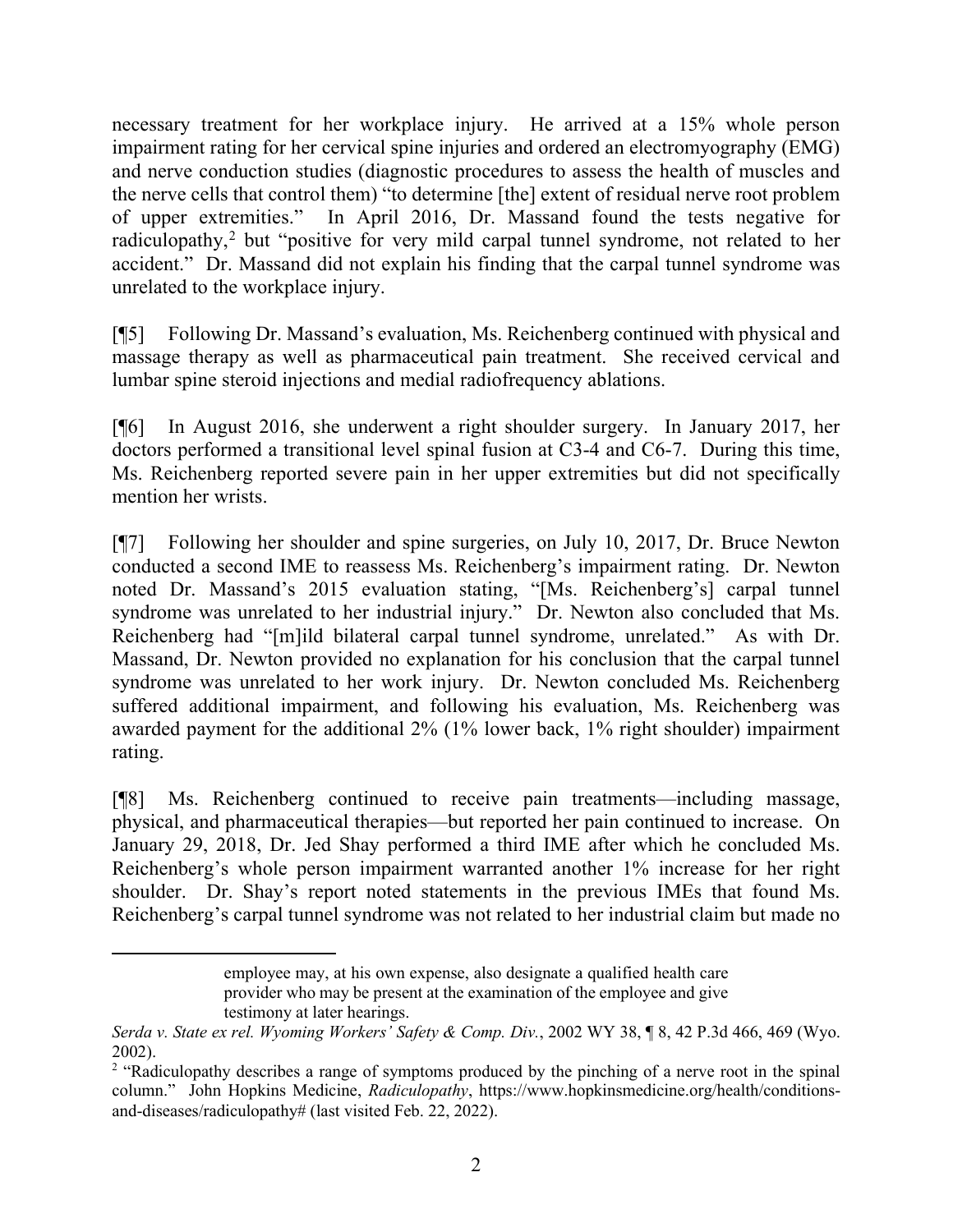further comment. Dr. Shay would later become Ms. Reichenberg's physician for pain management treatment.

[¶9] On February 26, 2018, the Division issued a Final Determination of Permanent Partial Impairment Benefit based on the evaluations by Dr. Massand (2015), Dr. Newton (2017), and Dr. Shay (2018). It awarded Ms. Reichenberg a permanent impairment rating of 18% (15% cervical, 1% lower back, and 2% right shoulder). On March 5, 2018, the Division limited Ms. Reichenberg's supportive care to two to four times a month. Ms. Reichenberg objected, claiming this limited frequency was not sufficient. The Division referred her claim to the Medical Commission.

## **C. Requests for Carpal Tunnel Treatment and Whole Person Impairment Increase**

[¶10] Dr. Joshua Beck began treating Ms. Reichenberg in October 2018. Dr. Beck saw Ms. Reichenberg on a regular basis from late 2018 through 2019 assisting her with pain management for her neck and bilateral upper extremities. According to Dr. Beck, from her first visit, Ms. Reichenberg complained of symptoms probably relating to the carpal tunnel. He performed a clinical evaluation beginning with a history from Ms. Reichenberg. He conducted a Durkan compression test (where the wrist is flexed and pressure is exerted over the carpal tunnel), and a Tinel test (where the wrist is tapped over the carpal tunnel). These tests indicated Ms. Reichenberg suffered from carpal tunnel syndrome.

[¶11] An EMG conducted in November 2018, showed "mild to moderate" carpal tunnel syndrome. Based on this information, Dr. Beck tried conservative carpal tunnel treatments including injections. The injections provided temporary relief but over time the symptoms became progressively worse. One year later, Dr. Beck's examination showed the development of weakness in the thenar musculature, indicating advancement of carpal tunnel syndrome. Dr. Beck requested preauthorization for a carpal tunnel release in the left wrist with the expectation that the other wrist would need to be addressed afterward. A second EMG was conducted before the preauthorization request. It showed that the "[l]eft median nerve conduction values have worsened since prior testing" but the right side had not significantly changed.

[¶12] During his deposition, Dr. Beck testified he believed to a "good degree of medical certainty" that the carpal tunnel was related to Ms. Reichenberg's workplace injury based on "[a] combination of factors" including the patient's history and "multiple visits ... involving multiple physical examinations." When asked why, during the course of Ms. Reichenberg's treatment, he focused more on a request for a spinal cord simulator than carpal tunnel treatment, Dr. Beck explained:

> Well, I think she has both problems going on. She has chronic neck pain and chronic symptoms of nerve pain down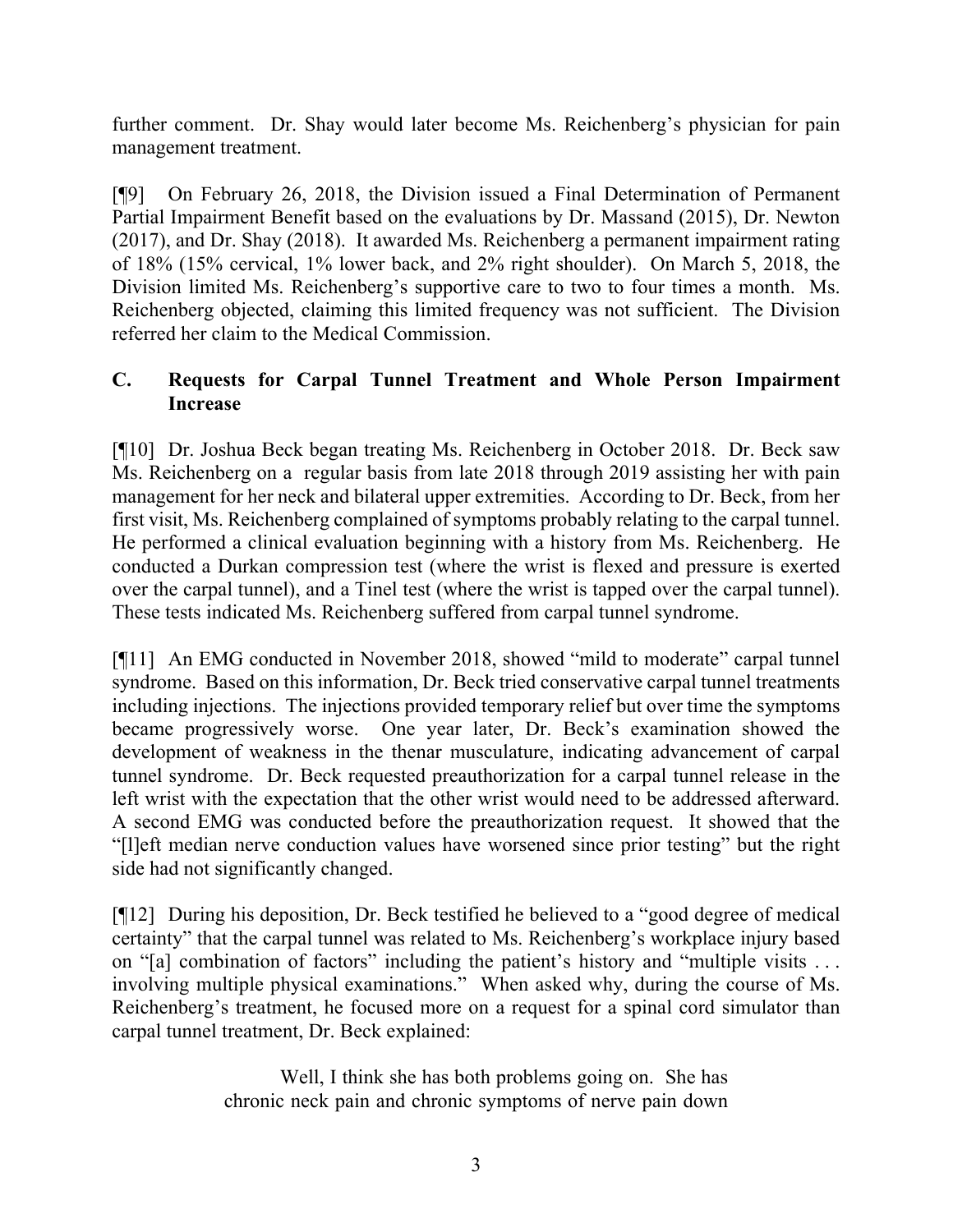both arms that would be well addressed with a cervical dorsal column stimulator.

And the carpal tunnel syndrome is . . . somewhat of a separate issue or can be perceived as almost a double crush type injury [where a nerve is injured at two different locations.] . . . [T]he median nerve has a lot of C6 fibers. So C6 is injured at the neck and then you can have compression at the wrist.<sup>[[3](#page-4-0)]</sup> You frequently need to address both . . . levels of pathology.

[¶13] The Division denied the request for preauthorization concluding the carpal tunnel syndrome was not related to her workplace injury. Ms. Reichenberg objected. The matter was referred to the Medical Commission and consolidated with her earlier supportive care objection.

[¶14] Prior to a hearing on those claims, Dr. Michael Kaplan performed a fourth IME of Ms. Reichenberg in January 2020. Dr. Kaplan arrived at a whole person impairment rating of 8%—2% whole person upper extremity (which did not include Ms. Reichenberg's left shoulder or wrist pain) and 6% cervical spine. As to the thoracic spine, Dr. Kaplan stated, "The pain generator is unclear. It was speculated that she may have strained some thoracic facets, but to my review there is no evident localizing data to support a primary result from medial branch blocks, or for that matter thoracic facet denervation." He concluded the thoracic spine complaints were the result of regional muscle spasm which resulted in a 0% rating.

[¶15] Dr. Kaplan recognized the presence of bilateral carpal tunnel syndrome. However, as to the cause of that condition Dr. Kaplan stated:

> The diagnosis of "bilateral carpal tunnel syndrome" is not one that I can directly relate to her original work injury of 12/17/2014.

> That injury involved so many myofascial strains that I cannot objectively conclude that a strain of the wrist was also incurred bilaterally, with pathology and demyelination/axonopathy occurring directly to the median nerves from such exposures.

> She certainly appears to have some element of inflammatory symptoms at the carpal tunnel, as considering all

<span id="page-4-0"></span><sup>&</sup>lt;sup>3</sup> Ms. Reichenberg had fusion surgery at her C6-7 level.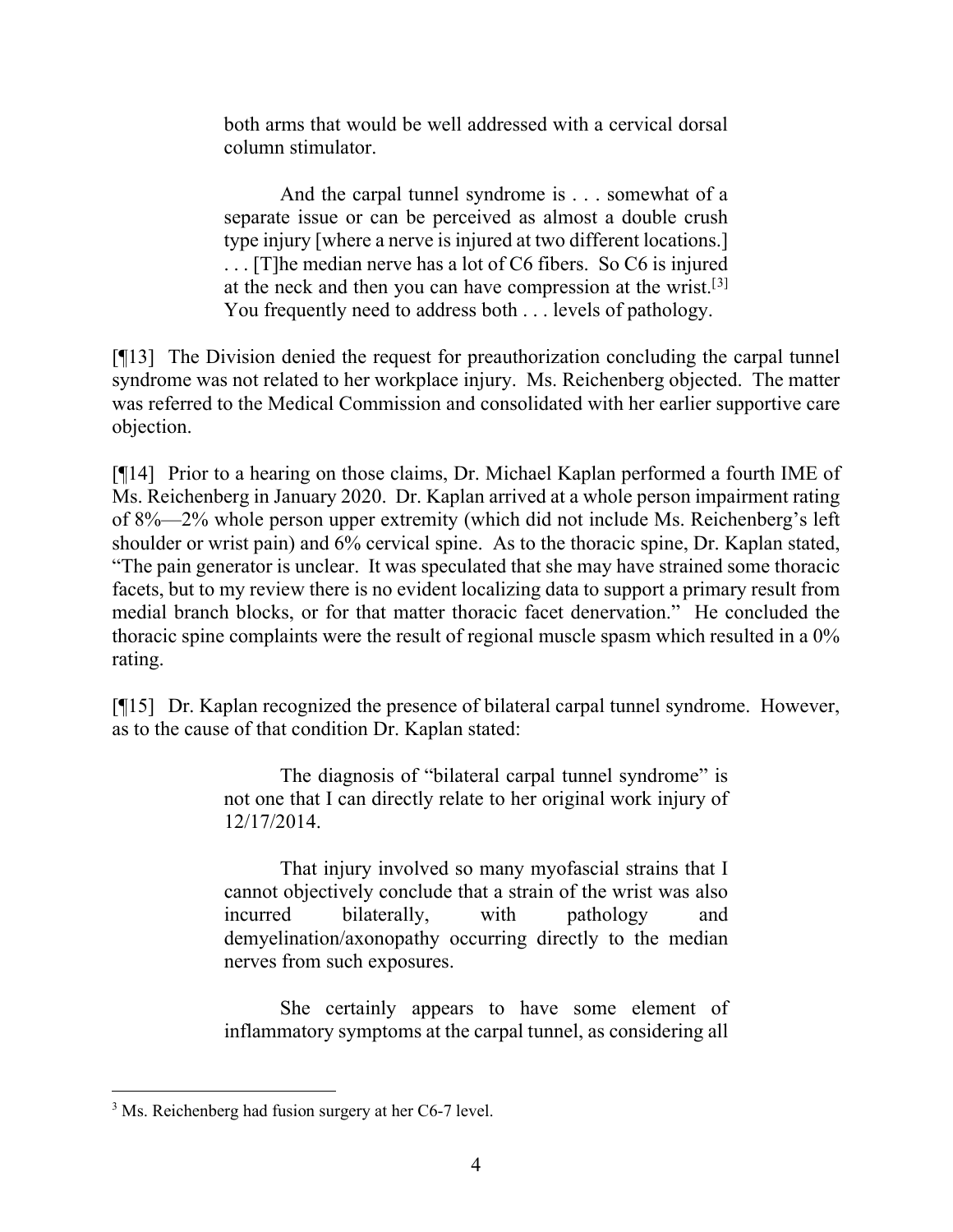of the injections that she has completed, there has apparently been some success with carpal tunnel regional injection.

She may benefit from treatment focally moving forward, although some of the tests done by a physical therapist, electrodiagnostic/nerve conduction velocity analysis, have been normal but also abnormal on occasion.

I conclude that the testing data does not easily support probable clinical success with more aggressive surgical strategies.

[¶16] After receiving Dr. Kaplan's report, the Division, on February 24, 2020, determined no change was warranted to Ms. Reichenberg's permanent impairment rating of 18%. Ms. Reichenberg objected, seeking an additional 6% over her previous rating due to her increased shoulder and spine pain. This objection was consolidated with the other issues (supportive care (limitation of pain management treatment) and denial of preauthorization for carpal tunnel surgery) to be heard by the Medical Panel.

[¶17] Prior to the hearing, Ms. Reichenberg asked Dr. Shay to conduct a record review to assess whether "all the diagnos[e]s and ratings were considered fairly" in arriving at the Division's final rating. After review, Dr. Shay opined that the injury to Ms. Reichenberg's thoracic spine supported a 1% increase in the total impairment rating and that the distal clavicle excision in her right shoulder justified an increase of 7%. Dr. Shay's report was included in the material the Medical Panel reviewed.

# **D. The Medical Panel Decision**

[¶18] The Medical Panel heard Ms. Reichenberg's appeals on the denial of her carpal tunnel surgery and her challenge to the permanent impairment rating on July 14, 2020. Prior to the hearing, the Division and Ms. Reichenberg reached an agreement on her supportive care claim, removing the claim from the Medical Panel's consideration.

[¶19] The Medical Panel affirmed the Division, finding Ms. Reichenberg had failed to persuade the Medical Panel that her carpal tunnel syndrome was caused by the workplace injury, and she had failed to prove she was entitled to an increase in her permanent partial injury rating.

 $[$ [[20] Addressing Ms. Reichenberg's burden of persuasion<sup>[4](#page-5-0)</sup> on causation, the Medical Panel stated:

<span id="page-5-0"></span><sup>&</sup>lt;sup>4</sup> The burden of production "involves the obligation of a party to present, at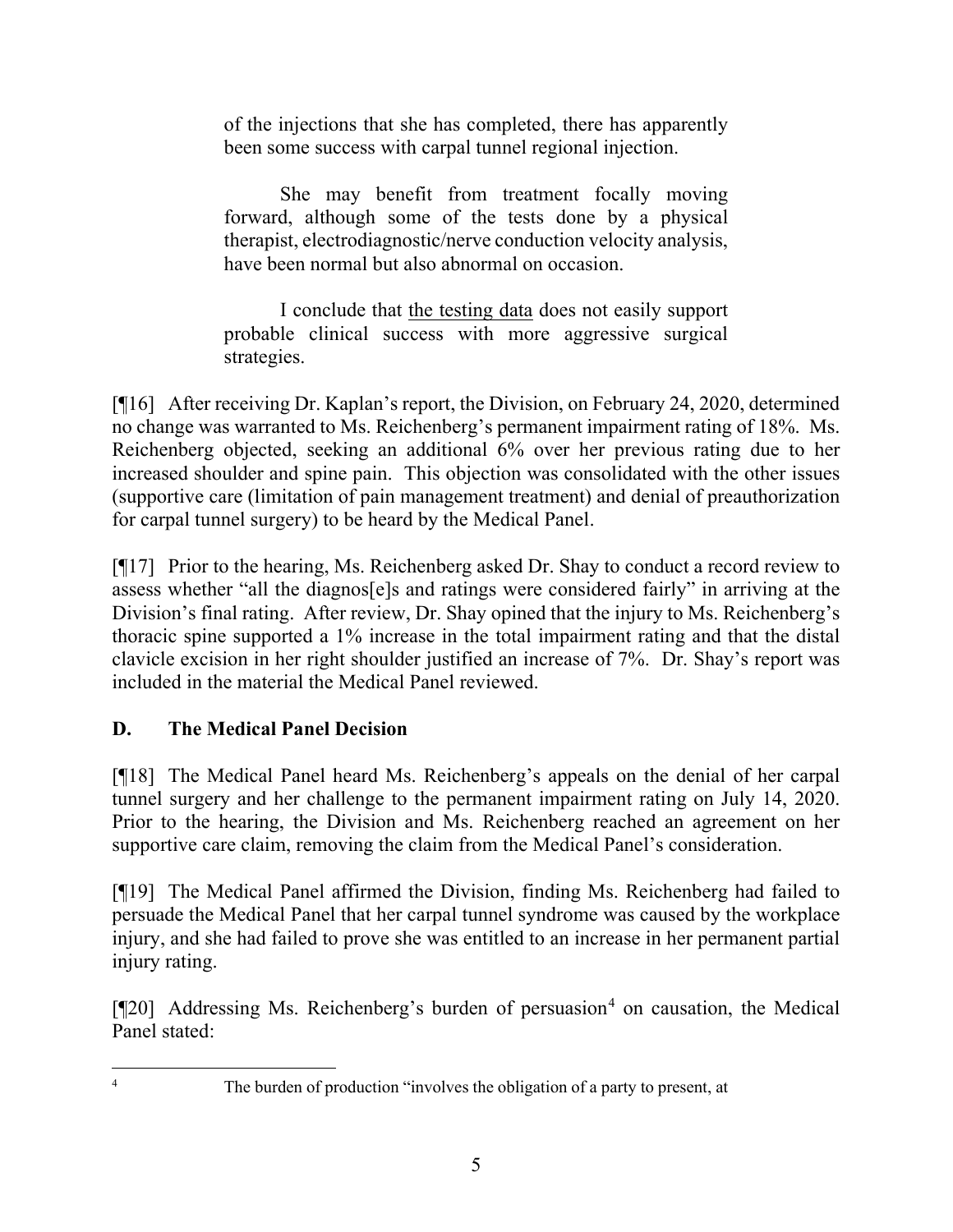[Ms.] Reichenberg has met her burden of production with Dr. Beck's testimony, but the Panel does not find his testimony persuasive. Dr. Beck did not begin treating [Ms.] Reichenberg until almost four years after her injury. Carpal tunnel syndrome is a difficult diagnosis, and Dr. Beck's records do not evince the thoroughness one would expect for his diagnosis or treatment recommendation. For example, Dr. Beck does not appear to have seriously considered fibromyalgia, even though [Ms.] Reichenberg's prior records contain this diagnosis. . . . Indeed, Dr. Beck's own records diagnose [Ms.] Reichenberg with "chronic regional pain syndrome" then omit this diagnosis. . . . It is possible that [Ms.] Reichenberg has carpal tunnel syndrome. Her EMGs indicate a "very mild" abnormality in the wrists. . . . [Ms.] Reichenberg reports similar numbness and tingling in her legs, however, . . . and an EMG found no neurological basis for these symptoms[.] Dr. Newton, Dr. Shay, and Dr. Kaplan all conclude that surgical intervention does not help [Ms.] Reichenberg, yet Dr. Beck still recommends it.

In contrast, Dr. Kaplan's evaluation appears as thorough as possible, given [Ms.] Reichenberg's hypersensitivity during the examination. Dr. Kaplan could not connect carpal tunnel syndrome to the 2014 workplace injury. Neither could Dr. Massand. The Panel is not in a position to diagnose [Ms.] Reichenberg's wrist pain, or to criticize Dr. Beck's efforts to secure pain relief for her, but the evidence in the record about her mechanism of injury and symptomology is not specific enough to connect carpal tunnel syndrome to the 2014 workplace injury. . . . As [Ms.] Reichenberg has the burden of persuasion, her challenge to the Division's denial of preauthorization fails.

the appropriate time, evidence of sufficient substance on the issue involved to permit the fact finder to act upon it." [*Little v. State ex rel. Dep't of Workforce Servs., Workers' Comp. Div.*, 2013 WY 100, ¶ 34, 308 P.3d 832, 842 (Wyo. 2013)] (quoting *Joyner v. State*, 2002 WY 174, ¶ 18, 58 P.3d 331, 337 (Wyo. 2002)). In turn, the burden of persuasion is "the burden of persuading the trier of fact that the alleged fact is true." *Id.* (quoting 2 *McCormick on Evidence* § 336, at 664 (7th ed. 2013)).

*In re Hirsch*, 2014 WY 61, ¶ 40, 323 P.3d 1107, 1116 (Wyo. 2014). *Boyce v. State ex rel. Dep't of Workforce Servs., Workers' Comp. Div.*, 2017 WY 99, ¶ 23, 402 P.3d 393, 400 (Wyo. 2017).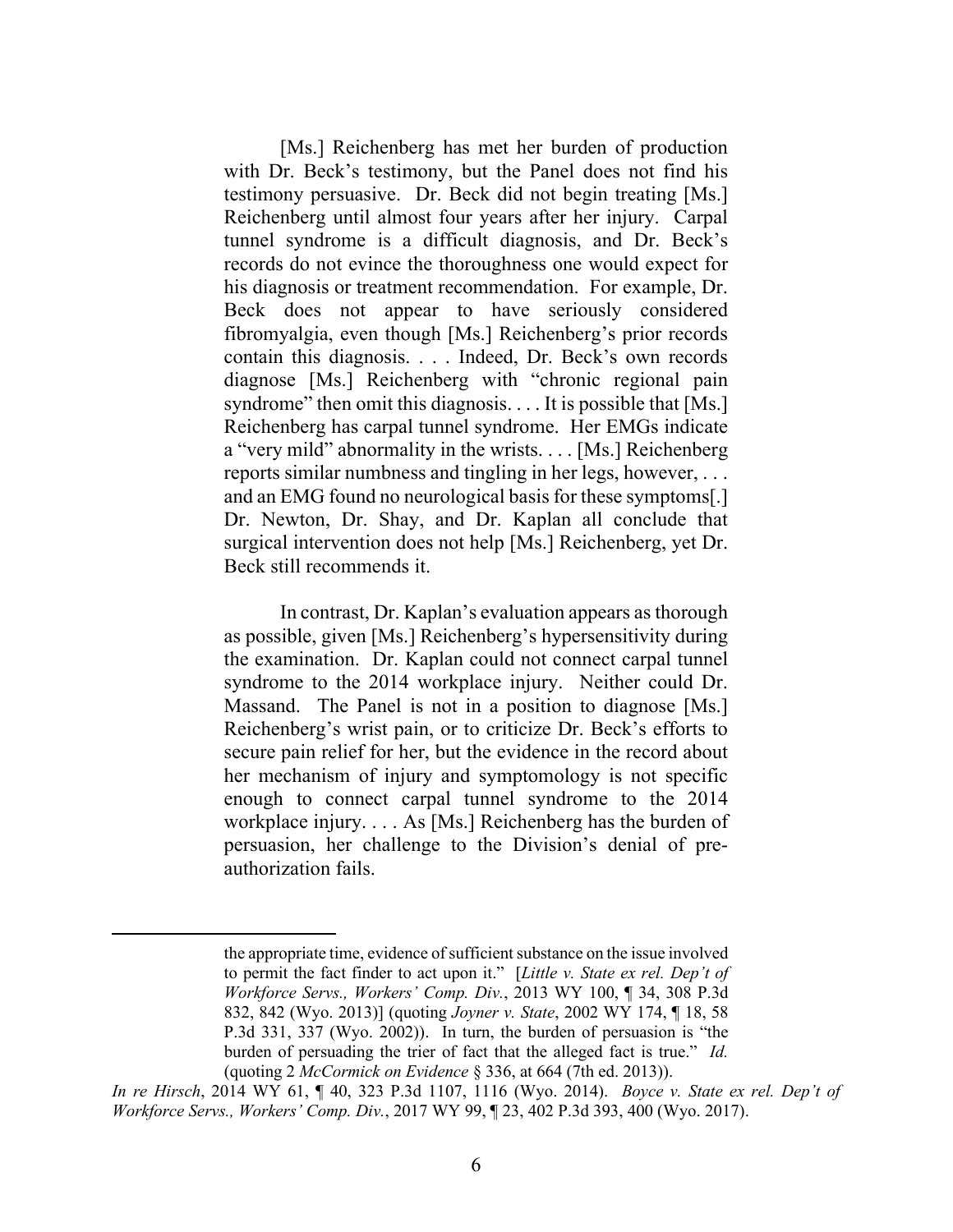[¶21] The Medical Panel reviewed Dr. Kaplan's impairment rating and the record review conducted by Dr. Shay. It found an additional rating for Ms. Reichenberg's thoracic spine was unwarranted because "[t]he rib cage provides stability to the thoracic spine, so traumatic spinal injuries at this level are much less common." In addition, Dr. Shay's report did not "provide a connection between thoracic spine pain and [the] 2014 injury." The Medical Panel concluded:

> [Ms.] Reichenberg's medical records provide a convincing alternative explanation for any thoracic pain she suffers: her 2018 MRI shows "mild to moderate degenerative disc disease." . . . This is [a] more plausible [explanation for her pain], and the Panel declines to overturn the Division's refusal to provide additional impairment for the thoracic spine.

[¶22] The Medical Panel also determined that the record did not support Dr. Shay's "significantly more disabling diagnosis [of Ms. Reichenberg's] right shoulder." The Medical Panel found that although Ms. Reichenberg suffers from "tissue damage from the [shoulder] surgery and pain, her records indicate" the surgery was performed based on her subjective symptoms and "[t]he evidence from the surgery itself was that [Ms.] Reichenberg had no shoulder injury of any significance." "The *AMA Guides* state . . . that 'incidental resection arthroplasty of the AC joint is not rated.'" The Medical Panel explained:

> A diagnosis based impairment must rely on the "diagnosis with the highest *causally-related* impairment rating." . . . As Dr. Kaplan points out, while [Ms.] Reichenberg has tissue damage from the surgery and pain, her records indicate very little pathology. . . . Subjective symptoms were the justification for the right shoulder surgery. . . . The evidence from the surgery itself was that [Ms.] Reichenberg had no shoulder injury of any significance. . . . The Panel therefore finds the clavicle resection "incidental" and agrees with the diagnosis-based impairment rating by Dr. Kaplan.

## **E. The District Court Decision**

[¶23] The district court affirmed the Medical Panel's decision despite finding that the Medical Panel did not offer a convincing explanation of its rationale for disregarding Dr. Beck's opinion:

> The hearing panel discredited Dr. Beck's diagnosis because he did not start treating [Ms.] Reichenberg until the end of October 2018, four years after the injury. The hearing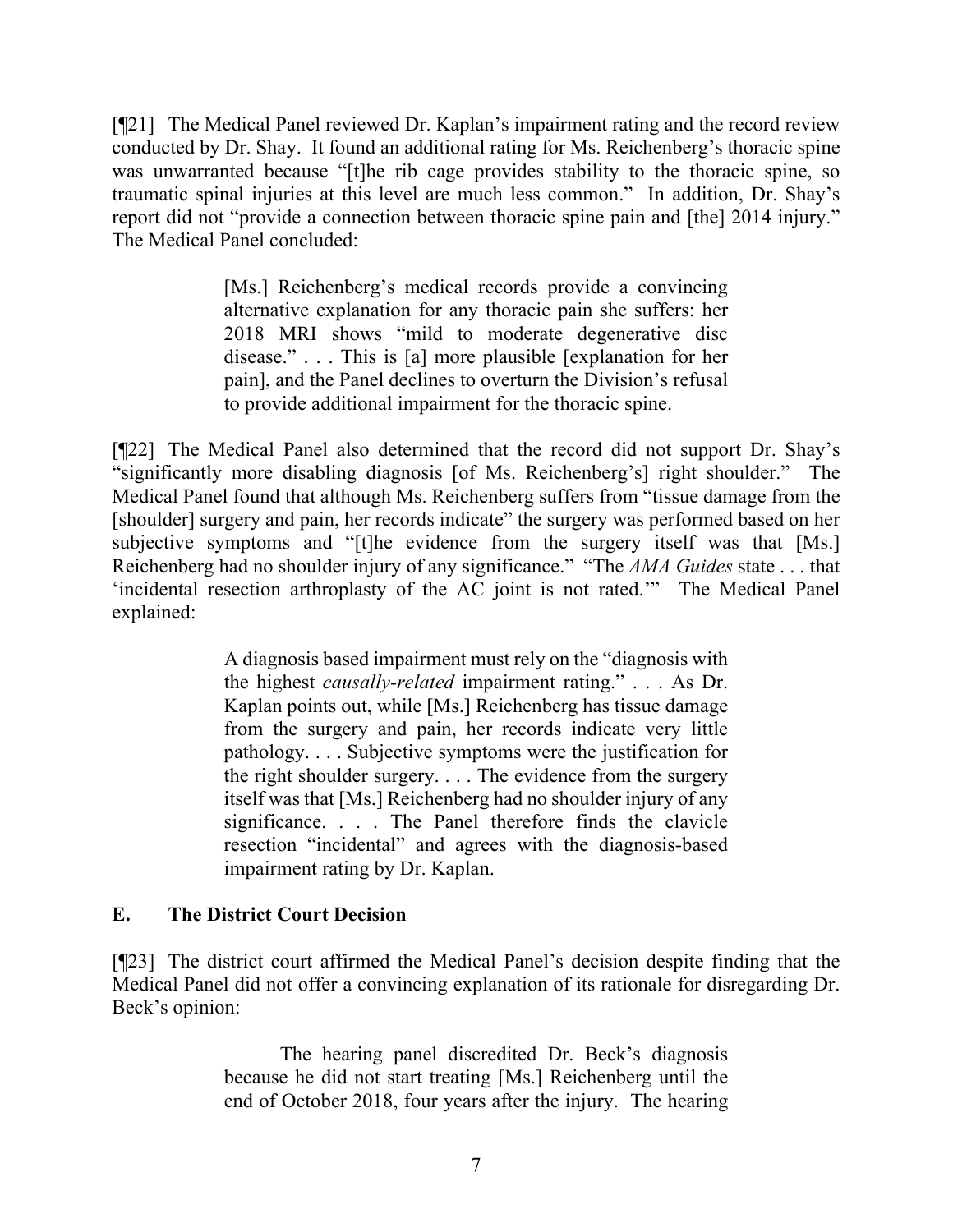panel makes no comment on how Dr. Beck's delay in treatment prevented him from making a credible diagnosis. However, the hearing panel found Dr. Newton, Dr. Shay, and Dr. Kaplan credible even though they diagnosed Ms. Reichenberg three, four, and six years, respectively, after the injury. The hearing panel does not mention or elaborate in any [way] why the delays between their diagnoses and her injury were inconsequential while finding that the delay that Dr. Beck experienced was consequential. . . .

The hearing panel did not address Dr. Beck's reasons for his diagnosis, and it did not include more than a cursory reference to the strength of his diagnosis. However, the hearing panel criticized Dr. Beck's opinion because it lacked thoroughness for a carpal tunnel diagnosis. The hearing panel found that Dr. Beck was not thorough because he failed to "seriously consider fibromyalgia." Nothing in the evidence shows that Dr. Beck did or did not consider fibromyalgia. Even if Dr. Beck did not consider fibromyalgia, the hearing panel does not address the significance of ruling out fibromyalgia before diagnosing carpal tunnel syndrome. The hearing panel does not address why the failure to "seriously consider fibromyalgia" undermined the credibility of Dr. Beck's opinion.

The hearing panel also discredits Dr. Beck's opinion for its lack of thoroughness because he diagnosed Ms. Reichenberg with complex regional pain syndrome (CRPS) on February 26, 2019, but on November 19, 2019, diagnosed her with "[b]ilateral carpal tunnel syndrome" and omitted the diagnosis of "[complex] regional pain syndrome." . . . The hearing panel does not explain how these diagnoses are exclusive and contradictory. The panel does not explain how the omission of the diagnosis of complex regional pain syndrome undermined the credibility of Dr. Beck's opinion.

[¶24] Despite these flaws, the district court determined substantial evidence supported the Medical Panel's decision that Ms. Reichenberg failed to prove her carpal tunnel syndrome was related to her workplace injury. The district court based its decision on Dr. Newton's 2017 conclusion that the carpal tunnel was not related and Dr. Kaplan's inability to make a pathological connection between her injury and the demyelination occurring to the median nerves.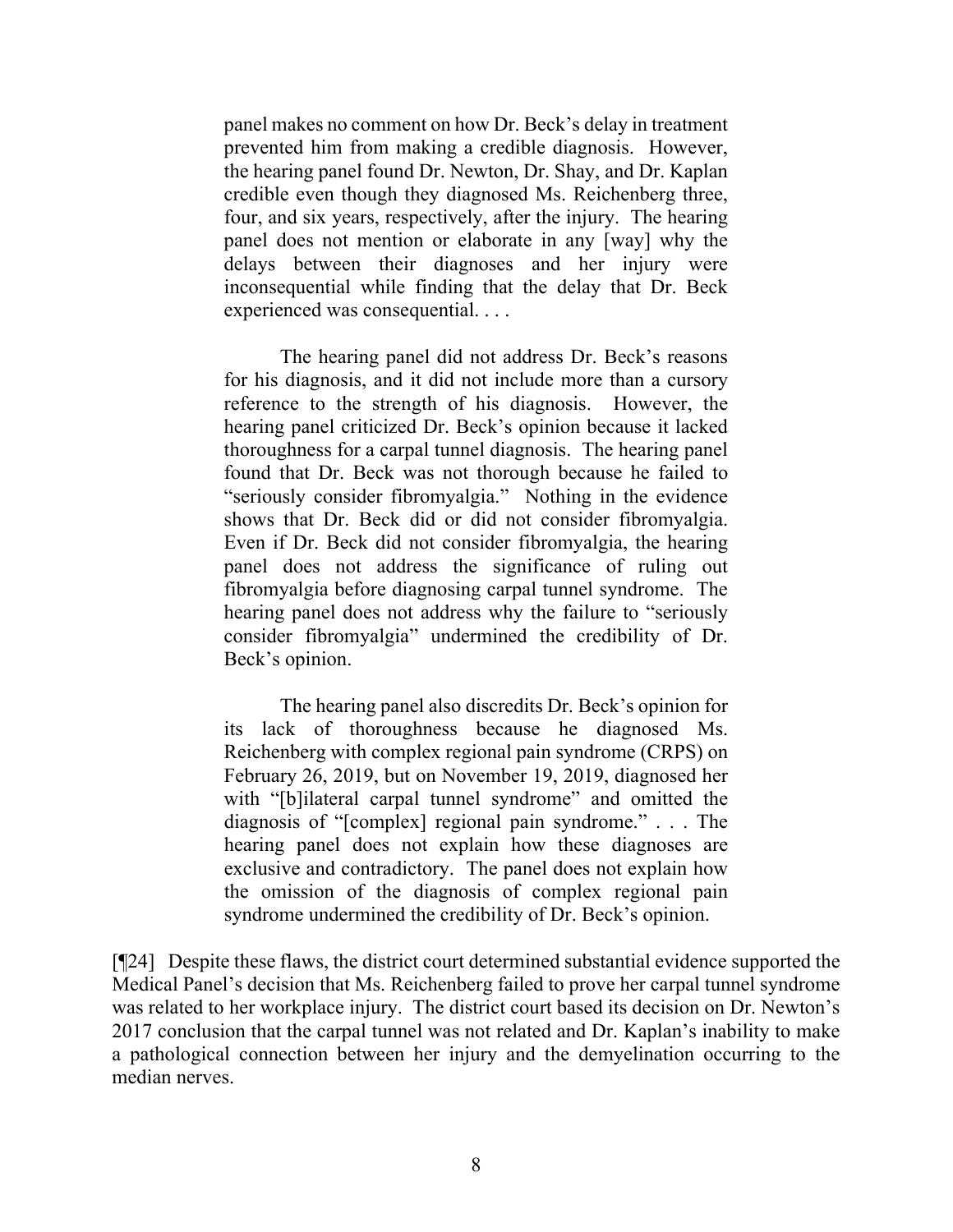[¶25] The district court also affirmed the Medical Panel's decision denying Ms. Reichenberg an increase to her permanent injury rating. It agreed with the Division's finding that Dr. Shay's analysis was based on the Division's previous payment for her shoulder treatment and was not supported by anatomic or diagnostic criteria.

### *DISCUSSION*

[¶26] Ms. Reichenberg contends the Medical Panel's reasons for rejecting Dr. Beck's opinion on causation were not valid and its decision is arbitrary and capricious. She also claims the Medical Panel arbitrarily failed to consider her claim under the second compensable injury criteria. Finally, she argues the Medical Panel relied on facts not in evidence to reach its conclusions regarding her permanent injury rating.

## *STANDARD OF REVIEW*

[¶27] We review an administrative appeal as if it came directly from the administrative agency, giving no deference to the district court's ruling on the appeal. *Boyce v. State ex rel. Dep't of Workforce Servs., Workers' Comp. Div.*, 2017 WY 99, ¶ 21, 402 P.3d 393, 399–400 (Wyo. 2017); *Price v. State ex rel. Dep't of Workforce Servs., Workers' Comp. Div.*, 2017 WY 16, ¶ 7, 388 P.3d 786, 789 (Wyo. 2017). Wyo. Stat. Ann. § 16-3-114(c) governs our standard of review:

> (c) To the extent necessary to make a decision and when presented, the reviewing court shall decide all relevant questions of law, interpret constitutional and statutory provisions, and determine the meaning or applicability of the terms of an agency action. In making the following determinations, the court shall review the whole record or those parts of it cited by a party and due account shall be taken of the rule of prejudicial error. The reviewing court shall:

> > (i) Compel agency action unlawfully withheld or unreasonably delayed; and

> > (ii) Hold unlawful and set aside agency action, findings and conclusions found to be:

> > > **(A) Arbitrary, capricious, an abuse of discretion or otherwise not in accordance with law;**

**. . . or**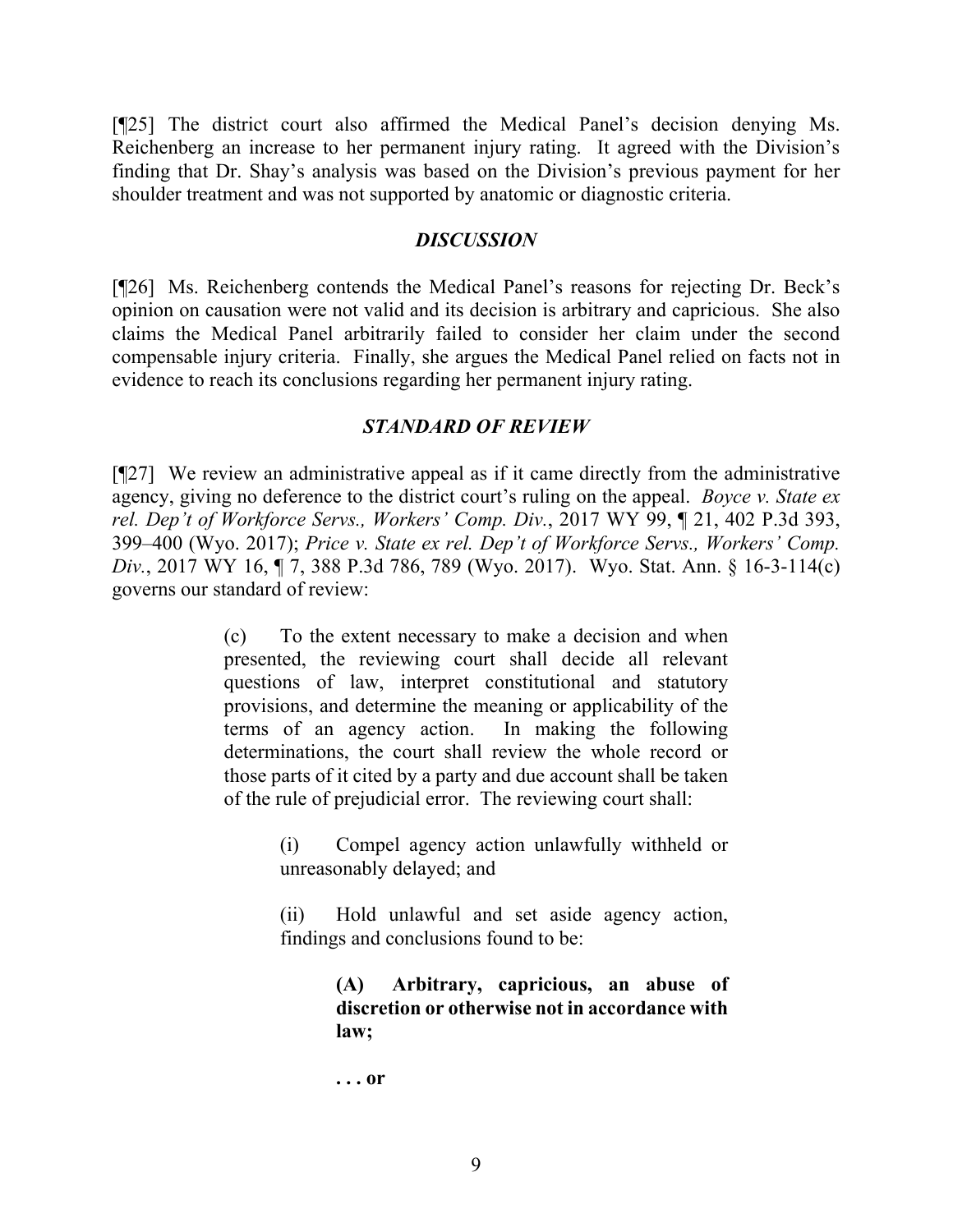## **(E) Unsupported by substantial evidence in a case reviewed on the record of an agency hearing provided by statute.**

Wyo. Stat. Ann. § 16-3-114(c) (LexisNexis 2021) (emphasis added).

[¶28] "A workers' compensation claimant has the burden of proving all of the essential elements of [her] claim by a preponderance of the evidence." *Matter of Worker's Comp. Claim of Vinson*, 2020 WY 126, ¶ 28, 473 P.3d 299, 309 (Wyo. 2020) (quoting *Middlemass v. State ex rel. Wyoming Workers' Safety & Comp. Div.*, 2011 WY 118, ¶ 14, 259 P.3d 1161, 1165 (Wyo. 2011)). "When both parties submit evidence, this Court will apply the **substantial evidence** test to fact findings." *Ross v. State ex rel. Dep't of Workforce Servs.*, 2022 WY 11, ¶ 9, 503 P.3d 23, 28 (Wyo. 2022) (emphasis added) (citing *Camacho v. State ex rel. Dep't of Workforce Servs., Workers' Comp. Div.*, 2019 WY 92, ¶ 23, 448 P.3d 834, 843 (Wyo. 2019)). Where the Medical Panel:

> determines that the burdened party failed to meet his burden of proof, we will decide whether there is substantial evidence to support the . . . decision to reject the evidence offered by the burdened party by considering whether that conclusion was contrary to the overwhelming weight of the evidence in the record as a whole. . . . If, in the course of its decision making process, the [Medical Panel] disregards certain evidence and explains its reasons for doing so based upon determinations of credibility or other factors contained in the record, its decision will be sustainable under the substantial evidence test.

*Dale v. S & S Builders, LLC*, 2008 WY 84, ¶ 22, 188 P.3d 554, 561 (Wyo. 2008).

[¶29] "Even if an agency record contains sufficient evidence to support the administrative decision under the substantial evidence test, this Court applies the arbitrary-and-capricious standard as a 'safety net' to catch other agency action that may have violated the Wyoming Administrative Procedures Act." *Mirich v. State ex rel. Bd. of Trustees of Laramie Cnty. Sch. Dist. Two*, 2021 WY 32, ¶ 16, 481 P.3d 627, 633 n.4 (Wyo. 2021) (quoting *Exaro Energy III, LLC v. Wyoming Oil & Gas Conservation Comm'n*, 2020 WY 8, ¶ 11, 455 P.3d 1243, 1248–49 (Wyo. 2020)). The arbitrary and capricious standard "is not meant to apply to true evidentiary questions." *McIntosh v. State ex rel. Wyoming Workers' Safety & Comp. Div.*, 2013 WY 135, ¶ 31, 311 P.3d 608, 616 (Wyo. 2013). Instead, it applies "when, for example, the agency failed to admit testimony or other evidence that was clearly admissible, or failed to provide appropriate findings of fact or conclusions of law." *Id.*  (internal citations and quotation marks omitted). "This standard also applies when a medical hearing panel takes notice of contested material facts that are not in evidence." *Id.*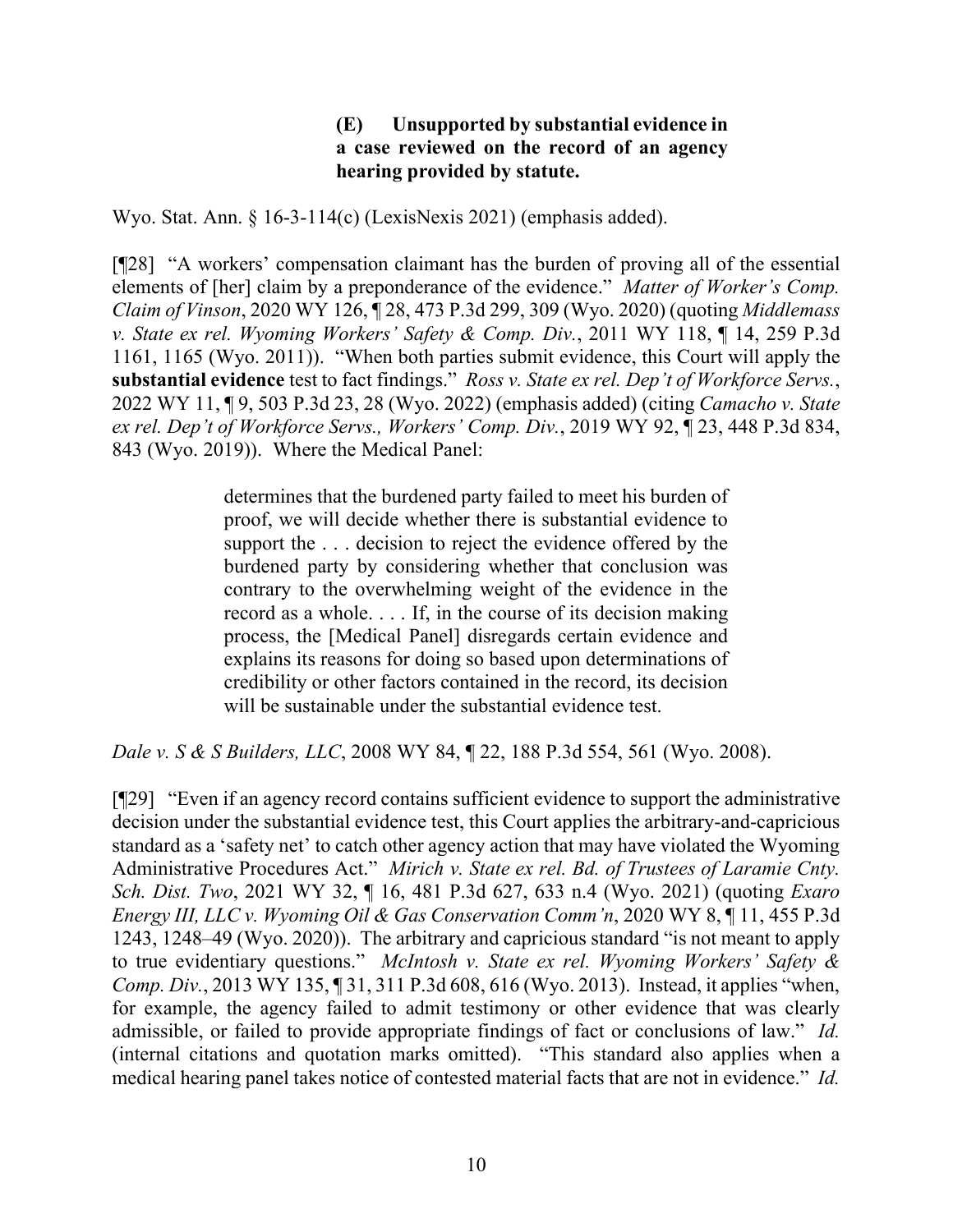The arbitrary and capricious test requires the reviewing court to review the entire record to determine whether the agency reasonably could have made its finding and order based upon all the evidence before it. The arbitrary and capricious standard is more lenient and deferential to the agency than the substantial evidence standard because it requires only that there be a rational basis for the agency's decision.

*Vinson*, ¶ 27, 473 P.3d at 309 (quoting *Tayback v. Teton Cnty. Bd. of Cnty. Comm'rs*, 2017 WY 114, ¶ 13, 402 P.3d 984, 988 (Wyo. 2017)). "Importantly, our review of any particular decision turns not on whether we agree with the outcome, but on whether the agency could reasonably conclude as it did, based on all the evidence before it." *Worker's Comp. Claim of Bailey v. State ex rel. Dep't of Workforce Servs.*, 2015 WY 20, ¶ 11, 342 P.3d 1210, 1213 (Wyo. 2015) (quoting *Dale*, ¶ 22, 188 P.3d at 561).

[¶30] We review an agency's conclusions of law de novo and affirm only if its conclusions are in accordance with the law. Wyo. Stat. Ann.  $\frac{16-3-114(c)(ii)}{A}$ .

### *ANALYSIS*

[¶31] A claimant in a workers' compensation case has the burden to prove all the elements of the claim by a preponderance of the evidence. *Kenyon v. State ex rel. Wyoming Workers' Safety & Comp. Div.*, 2011 WY 14, ¶ 22, 247 P.3d 845, 851 (Wyo. 2011). A preponderance of the evidence is "proof which leads the trier of fact to find that the existence of the contested fact is more probable than its non-existence." *Id.* (quoting *Judd v. State ex rel. Wyoming Workers' Safety & Comp. Div.*, 2010 WY 85, ¶ 31, 233 P.3d 956, 968 (Wyo. 2010)). To prove entitlement to an award of benefits, a claimant must demonstrate two things. First that an "injury," as defined in Wyo. Stat. Ann.  $\S$  27-14-102(a)(xi) was sustained:

> "Injury" means any harmful change in the human organism other than normal aging and includes damage to or loss of any artificial replacement and death, arising out of and in the course of employment while at work in or about the premises occupied, used or controlled by the employer and incurred while at work in places where the employer's business requires an employee's presence and which subjects the employee to extrahazardous duties incident to the business.

Wyo. Stat. Ann. § 27-14-102(a)(xi) (LexisNexis 2021). Second, the claimant must prove a causal connection exists between a work-related injury and the injury for which workers' compensation benefits are sought. *Kenyon*, ¶ 22, 247 P.3d at 851.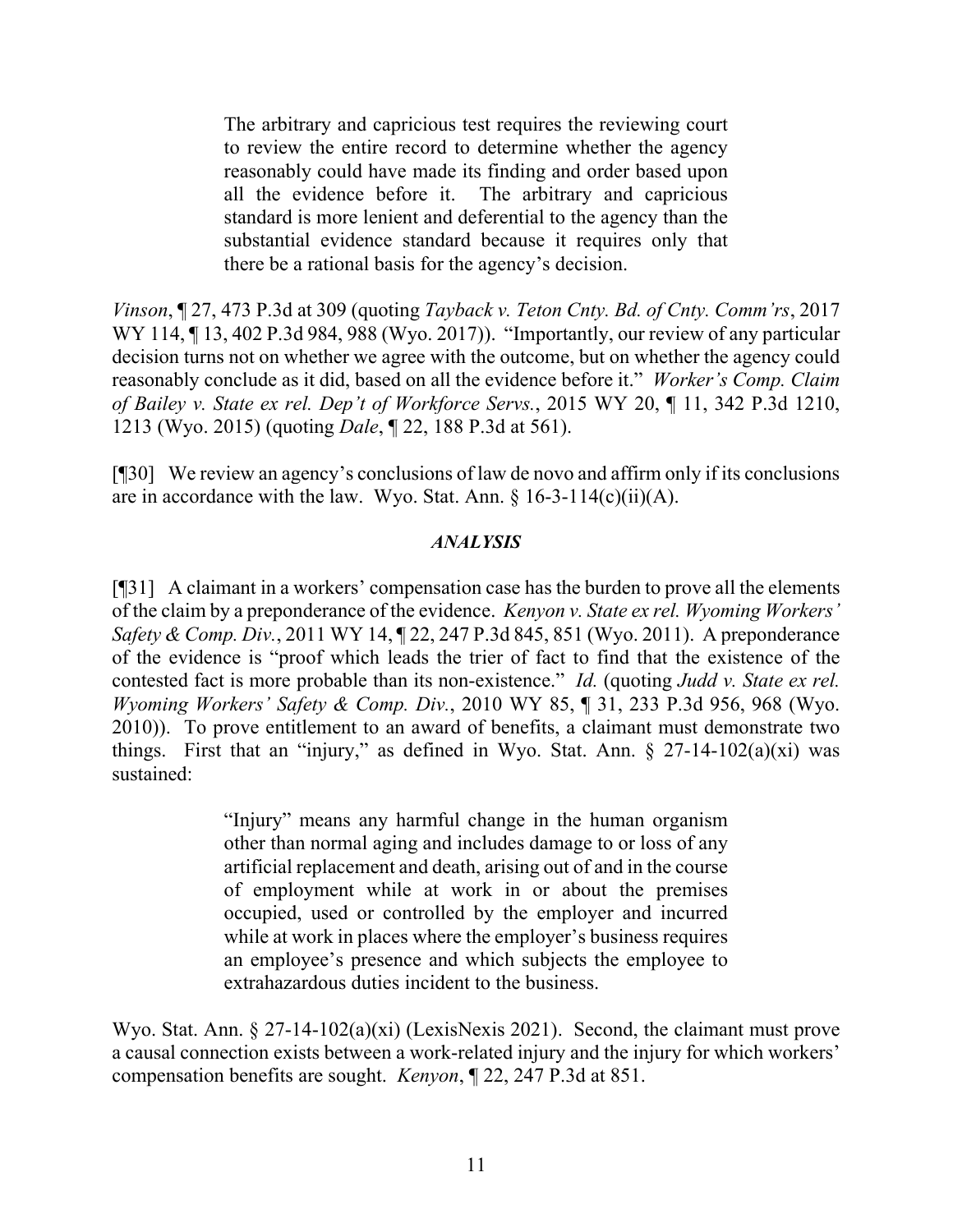[¶32] Ms. Reichenberg claims the Medical Panel's decision rejecting carpal tunnel treatment cannot stand for two reasons. First, the Medical Panel's dismissal of Dr. Beck's opinion was without basis and was arbitrary and capricious. Second, the Medical Panel did not act in accordance with the law when it failed to consider the second compensable injury rule in its findings. She also claims the Medical Panel's determination denying an increase in her permanent injury rating is arbitrary and capricious because the decision relied on the Panel's independent finding that the "rib cage provides stability to the thoracic spine, so traumatic spinal injuries at this level are much less common."

# **A. The Medical Panel's Decision to Disregard Dr. Beck's Opinion**

[¶33] Ms. Reichenberg argues the Medical Panel failed to supply a rational basis for rejecting Dr. Beck's opinion. In support of her argument, she quotes the district court's analysis of the Medical Panel's lack of consistency and detail pervasive throughout its reasoning. *Supra* ¶ 23. The Division responds that, "[g]iven the uncertainty and lack of medical evidence to support causation, the Medical Commission acted within its discretion in scrutinizing and ultimately rejecting Dr. Beck's opinion relating the carpal tunnel syndrome to the work injury."

[¶34] It is axiomatic that the Medical Panel may disregard an expert medical opinion related to causation "if it 'finds the opinion unreasonable, not adequately supported by the facts upon which the opinion is based, or based upon an incomplete or inaccurate medical history[.]'" *Boyce*, ¶ 26, 402 P.3d at 400–01 (quoting *Price*, ¶ 15, 388 P.3d at 791–92). "In weighing the medical opinion testimony, the fact finder considers: (1) the opinion; (2) the reasons, if any, given for it; (3) the strength of it; and (4) the qualifications and credibility of the witness or witnesses expressing it." *Anastos v. Gen. Chem. Soda Ash*, 2005 WY 122, ¶ 20, 120 P.3d 658, 666 (Wyo. 2005) (quoting *Bando v. Clure Bros. Furniture*, 980 P.2d 323, 329–30 (Wyo. 1999)).

[¶35] "Hearings before Medical Commission panels are to be conducted in accordance with the Wyoming Administrative Procedure Act." *Worker's Comp. Claim of Decker v. State ex rel. Wyoming Med. Comm'n*, 2005 WY 160, ¶ 26, 124 P.3d 686, 694 (Wyo. 2005). An ultimate fact such as causality must be based on a thorough explanation of the basis of that fact:

> "It is insufficient for an administrative agency to state only an ultimate fact or conclusion, but each ultimate fact or conclusion must be thoroughly explained in order for a court to determine upon what basis each ultimate fact or conclusion was reached. **The court must know the why**." *Geraud v. Schrader*, 531 P.2d 872, 879 (Wyo. [1975]), *cert. denied sub nom. Wind*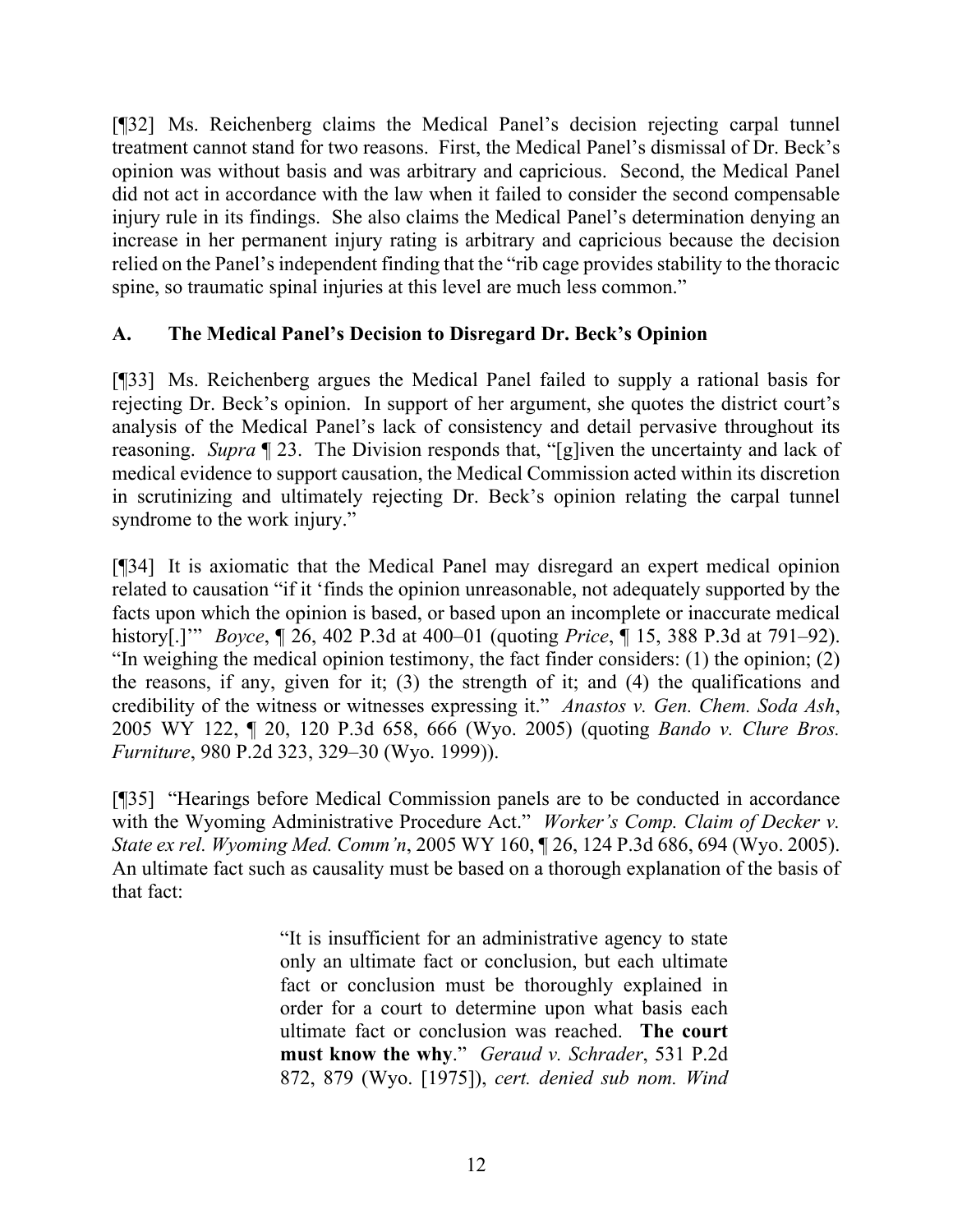*River Indian Education Association, Inc. v. Ward*, 423 U.S. 904, 96 S.Ct. 205, 46 L.Ed.2d 134 (1975).

*Mekss v. Wyoming Girls' School, State of Wyo.*, 813 P.2d 185, 201–02 (Wyo. 1991), *cert. denied*, 502 U.S. 1032, 112 S.Ct. 872, 116 L.Ed.2d 777 (1992).

. . . [A] hearing examiner must make findings of basic facts upon all of the material issues in the proceeding and upon which its ultimate findings of fact or conclusions are based. Unless that is done there is no rational basis for judicial review.

*Decker*, ¶¶ 26–27, 124 P.3d at 694–95 (emphasis added) (citations omitted).

[¶36] Our independent review of the record reveals that the Medical Panel's decision lacked cohesiveness. For example, in discounting Dr. Beck's testimony it observed that Dr. Beck did not begin treating Ms. Reichenberg until almost four years after her injury. Yet, it made no mention of an even greater time lapse in evaluating Dr. Kaplan's report. The Medical Panel criticized Dr. Beck's opinion on causation because his records and testimony did not address fibromyalgia, a diagnosis contained in Ms. Reichenberg's prior records. Yet nothing in the record indicates the fibromyalgia diagnosis contributed to Dr. Kaplan's opinion on causation. The Medical Panel does not adequately explain or analyze what makes Dr. Kaplan's report more persuasive than Dr. Beck's. *Geraud v. Schrader*, 531 P.2d 872, 879 (Wyo. 1975) ("It is the duty of an administrative agency to point out in its decision how it arrived at its final facts and conclusions. There may or may not be formed, a valid syllogism.").

[¶37] Although the Medical Panel was perfunctory in its rejection of Dr. Beck's testimony, we are bound by our standard of review. We have repeatedly "recognize[d] the expertise the Medical Commission brings to medically contested cases and the value of the Commission's expertise in honing in on the critical evidence." *Decker*, ¶ 33, 124 P.3d at 696; *Worker's Comp. Claim of Rodgers v. State ex rel. Wyoming Workers' Safety & Comp. Div.*, 2006 WY 65, ¶ 21, 135 P.3d 568, 576 (Wyo. 2006) ("Medical Commission members bring valuable experience and expertise to their review of Division decisions, but that review must be performed in accordance with the requirements of the Wyoming APA."). When reviewing the Medical Panel's determination that a claimant failed to meet his burden of proof, we:

> will decide whether there is substantial evidence to support the agency's decision to reject the evidence offered by the burdened party by considering whether that conclusion was contrary to the overwhelming weight of the evidence in the record as a whole.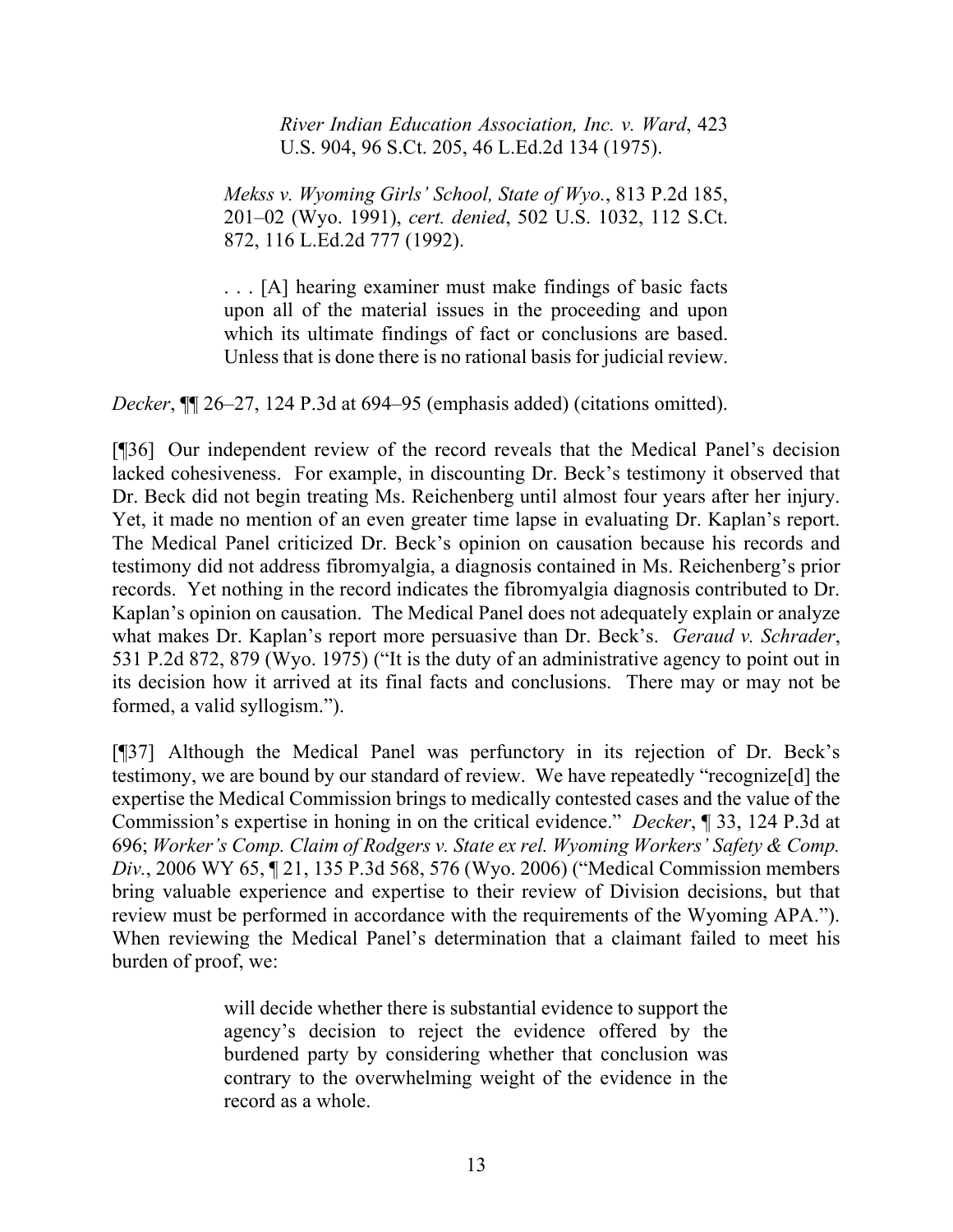Because the administrative body "is the trier of fact and has the duty to weigh the evidence and determine the credibility of witnesses," we will defer to the Medical Commission's findings of fact unless they are clearly contrary to the overwhelming weight of the evidence in the record.

*Hart by & through Hart v. State ex rel. Dep't of Workforce Servs., Workers' Comp. Div.*, 2018 WY 105, ¶ 18, 442 P.3d 653, 659 (Wyo. 2018) (internal citations omitted).

[¶38] The Medical Panel's ultimate finding is not clearly contrary to the overwhelming weight of the evidence. In 2015, Dr. Massand plainly stated the carpal tunnel was not related to the work injury. Neither Ms. Reichenberg nor any doctor disputed this conclusion prior to Dr. Beck's contrary assessment. In a subsequent IME, Dr. Kaplan could not objectively conclude that a strain of the wrist was related to Ms. Reichenberg's original injury. The Medical Panel's ultimate determination was based on its finding that "the evidence in the record about [Ms. Reichenberg's] mechanism of injury and symptomology is not specific enough to connect carpal tunnel syndrome to the 2014 workplace injury." Dr. Beck speculated that the injury could be from a pinched nerve but did not point to any specific medical evidence connecting a pinched nerve to her 2014 injury. Instead, he stated his opinion was based on "[a] combination of factors" including the patient's history and "multiple visits . . . involving multiple physical examinations." On the other hand, in 2015, Dr. Massand reported there was no evidence of radiculopathy, and Dr. Kaplan could not connect the carpal tunnel to Ms. Reichenberg's injury.

[¶39] The claimant must prove a causal connection exists between a work-related injury and the injury for which workers' compensation benefits are sought. *Kenyon*, ¶ 22, 247 P.3d at 851. Here, the record contains substantial evidence in support of the Medical Panel's conclusion that Ms. Reichenberg had not met her burden of proof. Its determination was not arbitrary or capricious.

# **B. Consideration of Second Compensable Injury Rule**

[¶40] Ms. Reichenberg claims the Medical Panel did not act in accordance with the law when it failed to apply the second compensable injury rule to the facts of her case. She acknowledges that she did not explicitly raise the rule as a theory of recovery in the contested case hearing but asserts that the argument and evidence she presented were sufficient to alert the Medical Panel to this theory of recovery. She points to the Medical Panel's discussion of the second compensable injury rule in its citation of applicable law and claims the Medical Panel failed to apply that law to the facts of her case.

[¶41] The Division argues that the Medical Panel did apply the rule, although not explicitly, when it made its decision on causation. We address this argument at the outset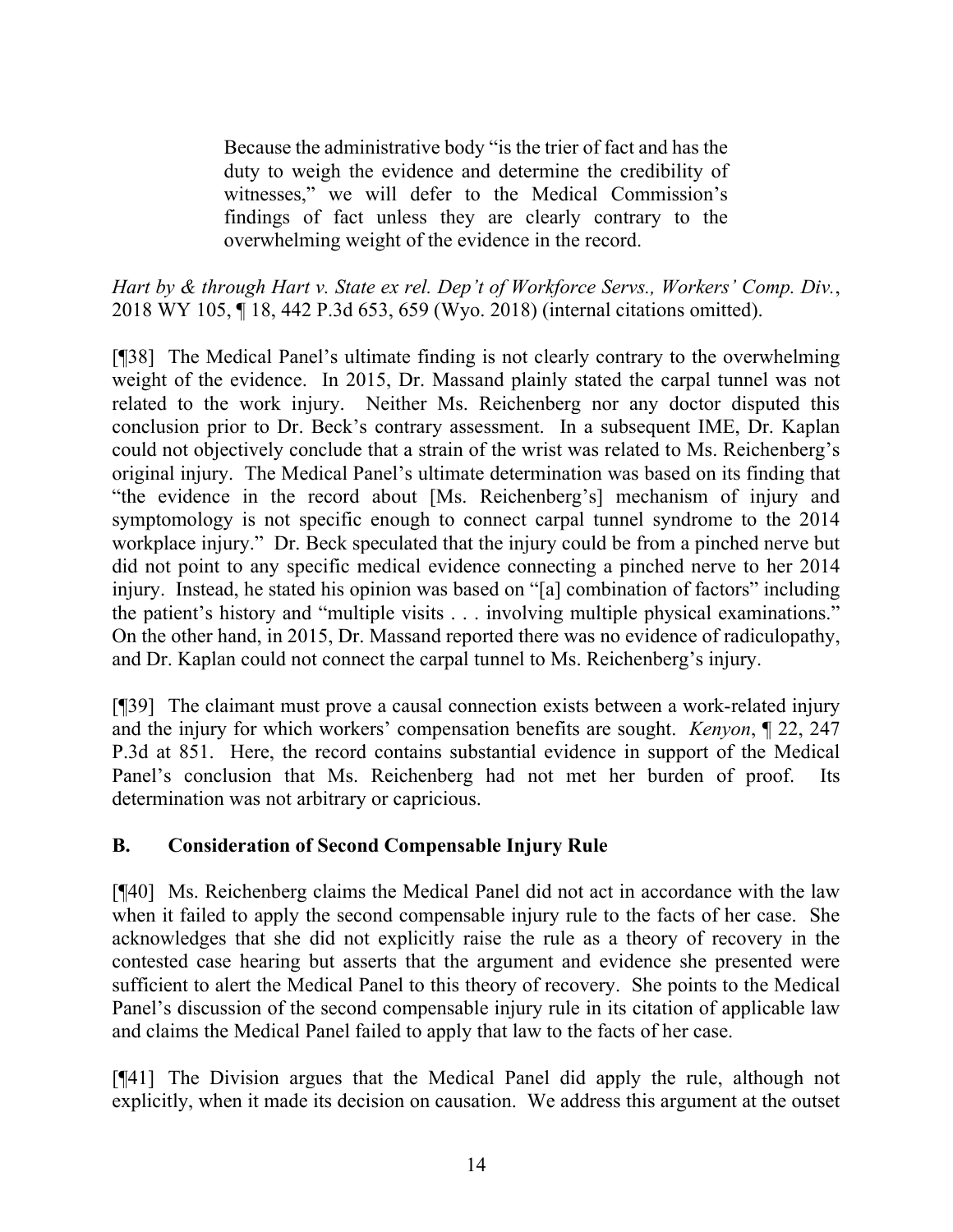of our discussion. The Division claims that, although the Medical Panel did not specifically mention the second compensable injury rule in its application of the law to the facts, it addressed the rule when it stated, "the evidence in the record . . . is not specific enough to **connect** [rather than relate] carpal tunnel syndrome to the 2014 workplace injury." We reject this argument. The reviewing court is not tasked with searching for such nuance in its evaluation of the record. The conclusion that the second compensable injury rule did not apply must be supported by explanation. In the appropriate circumstances, the Medical Panel must directly address the application of the second compensable injury rule.

[¶42] The second compensable injury rule provides that a subsequent injury may be compensable when "an initial compensable injury ripens into a condition requiring additional medical [treatment]." *Triplett v. State ex rel. Dep't of Workforce Servs., Workers' Comp. Div.*, 2021 WY 118, ¶ 37, 497 P.3d 903, 912 (Wyo. 2021) (quoting *In re Kaczmarek*, 2009 WY 110, ¶ 9, 215 P.3d 277, 281 (Wyo. 2009)). "[A] subsequent injury or condition is compensable if it is causally linked to the initial compensable work injury." *Ball v. State ex rel. Wyoming Workers' Safety & Comp. Div.*, 2010 WY 128, ¶ 24, 239 P.3d 621, 628 (Wyo. 2010) (citing *Alvarez v. State ex rel. Wyoming Workers' Safety & Comp. Div.*, 2007 WY 126, ¶ 18, 164 P.3d 548, 552 (Wyo. 2007)). "[T]he claimant must show, by a preponderance of the evidence, that it is more probable than not that the second injury was caused by the first." *Ball*, ¶ 24, 239 P.3d at 628 (quoting *Kaczmarek*, ¶ 11, 215 P.3d at 282 n.3).

[¶43] "[T]he causal connection between an accident or condition at the workplace is satisfied if the medical expert testifies that it is more probable than not that the work contributed in a material fashion to the precipitation, aggravation or acceleration of the injury." *In re Pino*, 996 P.2d 679, 685 (Wyo. 2000) (citing *Claim of Taffner*, 821 P.2d 103, 105 (Wyo. 1991)). "We do not invoke a standard of reasonable medical certainty with respect to such causal connection." *Id.* (citing *Kaan v. State ex rel. Wyoming Worker's Comp. Div.*, 689 P.2d 1387, 1389 (Wyo. 1984)). "Testimony by the medical expert to the effect that the injury 'most likely,' 'contributed to,' or 'probably' is the product of the workplace suffices under our established standard." *Id.* (citing *Kaan*, 689 P.2d at 1389).

[¶44] The hearing examiner "has an obligation to invoke and apply the rules of law that support a claimant's theory of the case." *Pino*, 996 P.2d at 687. Ms. Reichenberg claims her situation is similar to those we considered in *Pino* and *Carabajal*. In *Carabajal*, the employee had suffered a work-related lower back injury. Several years after last receiving benefits for his injury, the employee sought medical treatment for back pain. The employee applied for medical and temporary total disability benefits citing his previous work injury as the cause of his current problems. The hearing examiner denied benefits and the district court affirmed. *Carabajal v. State ex rel. Wyoming Workers' Safety & Comp. Div*., 2005 WY 119,  $\P$  3–7, 119 P.3d 947 at 949–50 (Wyo. 2005).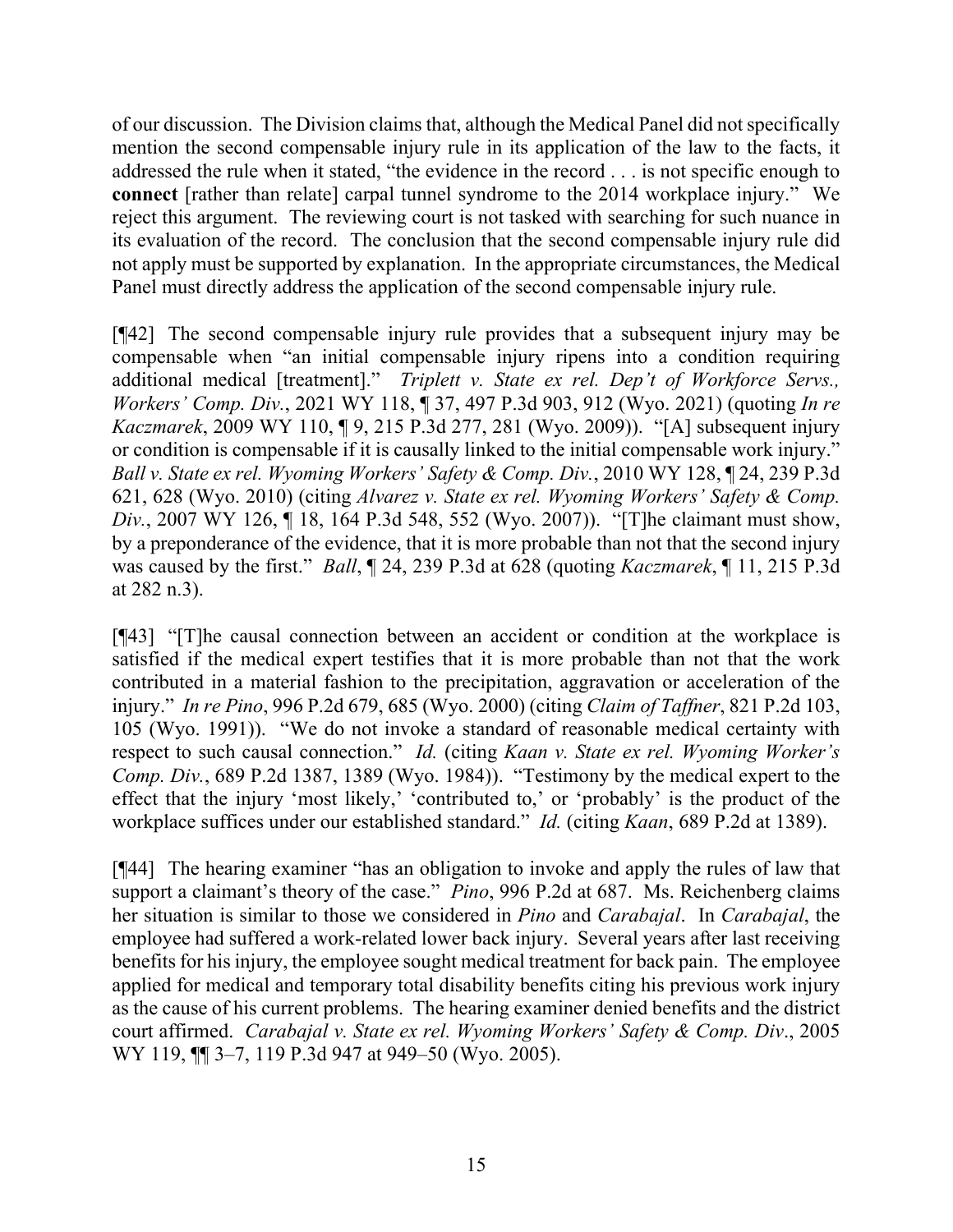[¶45] On appeal, the employee argued that, even though he had not explicitly raised the applicability of the second compensable injury rule, his argument and the evidence he presented were sufficient to alert the hearing examiner to his theory of recovery. *Id.* ¶ 19, 119 P.3d at 953–54. We agreed, finding "[t]he information presented by Mr. Carabajal was sufficient to alert the hearing examiner to Mr. Carabajal's theory of the case." *Id.* ¶ 21, 119 P.3d at 954. We held that, "[u]nder the[se] circumstances, the failure to [invoke the second compensable injury rule] constitute[d] a decision 'not in accordance with law.'" *Id.* (quoting *Pino*, 996 P.2d at 687).

[¶46] In this case, however, no medical expert testified that Ms. Reichenberg's carpal tunnel syndrome "ripened" into a second compensable injury or that her initial injury materially contributed to the precipitation, aggravation, or acceleration of the injury. Dr. Beck's opinion addressed only his belief that her carpal tunnel syndrome was caused at the time of her injury. The Medical Panel's conclusion that the 2014 workplace injury was not connected to her carpal tunnel syndrome is supported by substantial evidence. *Chavez v. State ex rel. Wyoming Workers' Safety & Comp. Div.*, 2009 WY 46, ¶¶ 26–27, 204 P.3d 967, 973–74 (Wyo. 2009). The Medical Panel's decision is not arbitrary or capricious and is in accordance with law.

# **C. Applying Facts Not in Evidence**

[¶47] Ms. Reichenberg maintains the Medical Panel's refusal to increase her impairment rating is arbitrary and capricious because the Medical Panel relied on its independent consideration of facts not in evidence. In its Findings of Fact, it stated:

> The Panel also finds no basis for an additional impairment rating for [Ms.] Reichenberg's thoracic spine. The rib cage provides stability to the thoracic spine, so traumatic spinal injuries at this level are much less common. Dr. Shay's report does not provide a connection between thoracic spine pain and [Ms.] Reichenberg's 2014 injury.

[¶48] There was no medical testimony from any expert relating to the rib cage affecting the probability of a thoracic spine injury. Ms. Reichenberg turns to *Decker*, ¶ 34, 124 P.3d at 697, where we reversed the Medical Commission's finding that Mr. Decker failed to meet his burden of proof. We concluded that, "[i]nstead of weighing the medical opinions and other evidence, the Medical Commission appears to have independently diagnosed Decker based on symptoms reported by Decker and described in his medical records" and by "us[ing] the information elicited in response to [the Medical Panel's] questions to diagnose Decker." *Id.* ¶¶ 31–32, 124 P.3d at 696.

[¶49] The Division argues the Medical Panel's comment was "based on the evidence" which is specifically permitted under the Medical Commission's rules and regulations: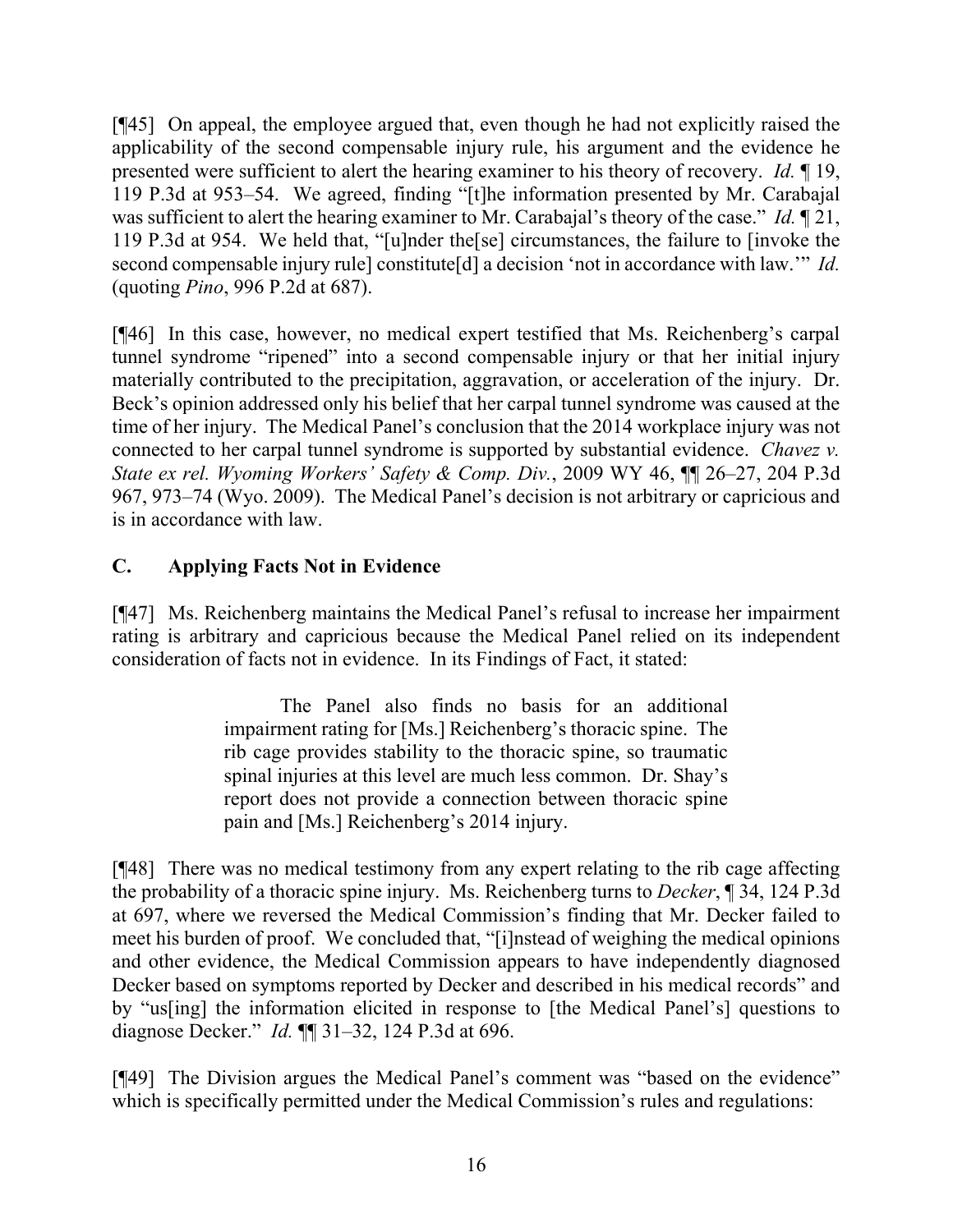(a) The medical hearing panel shall make and enter a written decision and order containing findings of fact and conclusions of law, separately stated. The findings of fact shall be derived from the evidence of record in the proceeding, matters officially noticed in that proceeding, and matters within the medical hearing panel's knowledge as acquired through performing its functions and duties. Such findings shall be based on the kind of evidence on which reasonably prudent persons are accustomed to rely upon the conduct of their serious affairs, even if such evidence would be inadmissible in a civil trial. The medical hearing panel's experience, technical competence and specialized knowledge may be utilized in evaluating the evidence.

Rules and Regulations, Wyoming Medical Comm'n, Workers' Comp. Div. ch. 10, § 3(a) (Feb. 14, 2003), https://rules.wyo.gov/Search.aspx. The Division argues "The generalized medical observation that traumatic injury to the thoracic spine is less likely due to anatomic factors is relevant specialized knowledge employed to weigh the evidence presented. Such an observation is clearly within the Medical Commission's expertise and is allowed under the Medical Commission rules and regulations."

[¶50] The Division's argument is similar to the argument made in *Rodgers*, ¶¶ 37–41, 135 P.3d at 581–82. At issue in *Rodgers* was the Medical Panel's finding that "This Panel notes that a Schatzki's ring is also known as a lower esophageal ring and generally consists [of] thin rings of tissue that occur in the lower (distal) esophageal junction and is generally associated with hiatal hernia and is not caused by reflux." *Id.* ¶ 37, 135 P.3d at 581. Mr. Rodgers claimed the Medical Panel improperly took judicial notice of a contested fact when it made this finding. The Division argued, based on the same logic it promotes in this case, that the Medical Panel was well within its authority. We disagreed then and we disagree now.

[¶51] We held:

Wyo. Stat. Ann. § 16-3-108(d) (LexisNexis 2005) addresses an agency fact finder's authority to take notice of certain facts. It provides:

> Notice may be taken of judicially cognizable facts. In addition notice may be taken of technical or scientific facts within the agency's specialized knowledge or of information, data and material included within the agency's files. The parties shall be notified either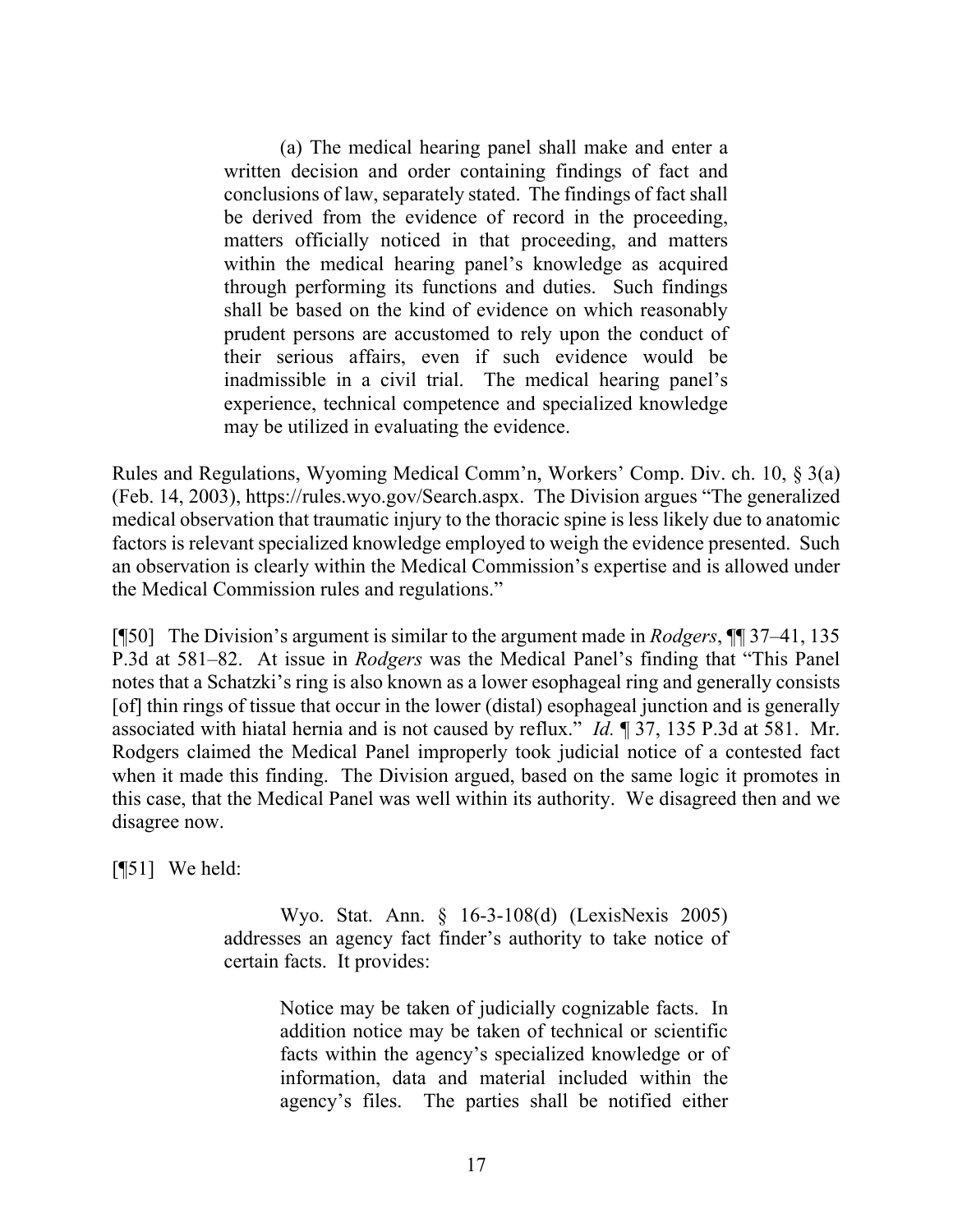before or during the hearing or after the hearing but before the agency decision of material facts noticed, and they shall be afforded an opportunity to contest the facts noticed.

In addition to the requirements of  $\S$  108(d), this Court has held that an administrative agency should take judicial notice only of facts that are not subject to reasonable dispute. *Heiss v. City of Casper Planning and Zoning Comm'n*, 941 P.2d 27, 31 (Wyo. 1997).

The Medical Commission's above-quoted finding was inappropriate for two reasons. First, as reflected in the medical sources quoted in Rodgers' brief, the etiology of a Schatzki's ring is not a fact that is not subject to reasonable dispute. . . . Second, the Medical Commission did not provide notice to the parties of the material facts noticed or allow the parties an opportunity to contest the facts noticed as required by  $\S 108(d)$ .

 $\overline{\phantom{a}}$ .

We disagree that [Rules, Medical Comm'n, ch. 10, § 3(a)] authorizes a Medical Commission panel to take notice of any material fact within its expertise regardless of whether the fact is subject to reasonable dispute and without following the procedure set forth in  $\S$  16-3-108(d). The plain terms of Chapter 10, Section 3(a) require that the panel's findings of fact be derived from the record. The highlighted sentence of the rule merely acknowledges that a Medical Commission panel brings expertise to its evaluation of medical evidence and opinions. As we observed in *Decker*, we anticipate that the Medical Commission's expertise will assist it in evaluating evidence, but the Medical Commission's decisions must still comply with the Wyoming APA. *Decker*, ¶¶ 33–34, 124 P.3d at 696–97; *see also Jackson v. State ex rel. Wyoming Workers' Safety and Comp. Div.*, 786 P.2d 874, 878–79 (Wyo. 1990) (agency hearing procedures must comply with the Wyoming APA). In making its Schatzki's ring finding the Medical Commission took notice of a contested material fact without following the procedures set forth in the Wyoming APA.

*Rodgers*, ¶¶ 38–39, 41, 135 P.3d at 581–82.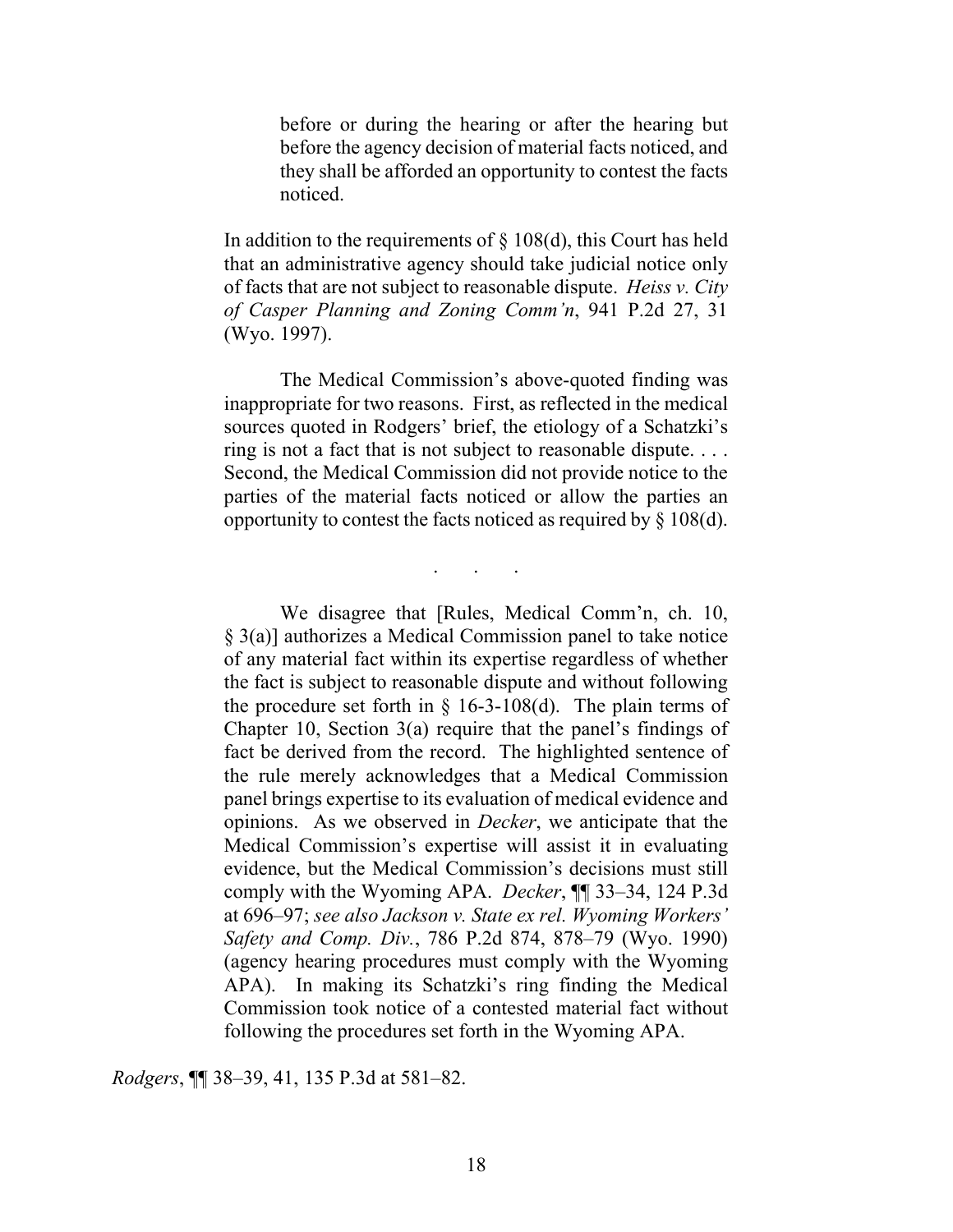[¶52] This reasoning is applicable here. "As the hearing examiner in medically contested cases, the Medical Commission is tasked with weighing the medical and other evidence *presented to it* by the parties. *It is not tasked with providing the equivalent of an independent medical examination and opinion.*" *Decker*, 134, 124 P.3d at 697 (emphasis added); *see also McMasters v. State of Wyoming ex rel. Wyoming Workers' Safety & Comp. Div.*, 2012 WY 32, ¶ 77, 271 P.3d 422, 441 (Wyo. 2012) ("This Court has on prior occasions cautioned the Commission against these types of impromptu medical diagnoses and reminded the Commission of its obligation to make its decision on the basis of the records and testimony entered into evidence." (citing *Moss v. State ex rel. Wyoming Workers' Safety & Comp. Div.*, 2010 WY 66, ¶ 30, 232 P.3d 1, 9 (Wyo. 2010); *In re Nagle*, 2008 WY 99, ¶ 17, 190 P.3d 159, 166–67 (Wyo. 2008); *Rodgers*, ¶ 41, 135 P.3d at 582)).

[¶53] While the Medical Panel, inappropriately, referred to matters which were not in evidence, our review must consider the entire record to determine if the Medical Panel's conclusion was arbitrary or capricious or not in accord with the law, taking "due account . . . of the rule of prejudicial error." Wyo. Stat. Ann. § 16-3-114(c). In other words, we ask, despite the erroneous insertion of its independent opinion, was there otherwise a rational basis for the Medical Panel's conclusions? We find there was.

[¶54] Following Dr. Kaplan's report, Ms. Reichenberg asked Dr. Shay to review Dr. Kaplan's evaluation and his own records to determine "if all the diagnosis and ratings were considered fairly." Dr. Shay increased Ms. Reichenberg's rating by 1% for her thoracic spine based on Ms. Reichenberg's report of pain, although he stated, "Per Dr. Kaplan and my own records, no neurological deficits documented." Dr. Shay assigned an increase of 7% for Ms. Reichenberg's right shoulder because of her earlier shoulder surgery.

[¶55] The Medical Panel fully explained the reasons it discounted Dr. Shay's opinion. The Medical Panel correctly noted Dr. Shay's recommendation for an increase in Ms. Reichenberg's thoracic impairment rating was based on Ms. Reichenberg's report of increased pain, but Dr. Shay agreed there were no neurological deficits documented.

[¶56] The Medical Panel declined to adopt an increased rating for Ms. Reichenberg's shoulder. The medical evidence from the surgery itself revealed negligible pathology necessitating the surgery. As a result, the Medical Panel found the surgery was incidental for purposes of determining her impairment rating. It noted the Sixth Edition of the *AMA Guides* required an impairment rating be based on the "diagnosis with the highest *causallyrelated* impairment rating." Therefore, Ms. Reichenberg's tissue damage and shoulder pain were not included in determining her impairment rating. The Medical Panel also rejected Dr. Shay's evaluation because the work-related injury connection was erroneously based on the Division's earlier decision to cover treatment for her shoulder. *Porter v. State ex rel. Dep't of Workforce Servs., Workers' Comp. Div.*, 2017 WY 69, ¶ 16, 396 P.3d 999, 1005 (Wyo. 2017) ("the rule that emerged from the cases may be summarized as: an